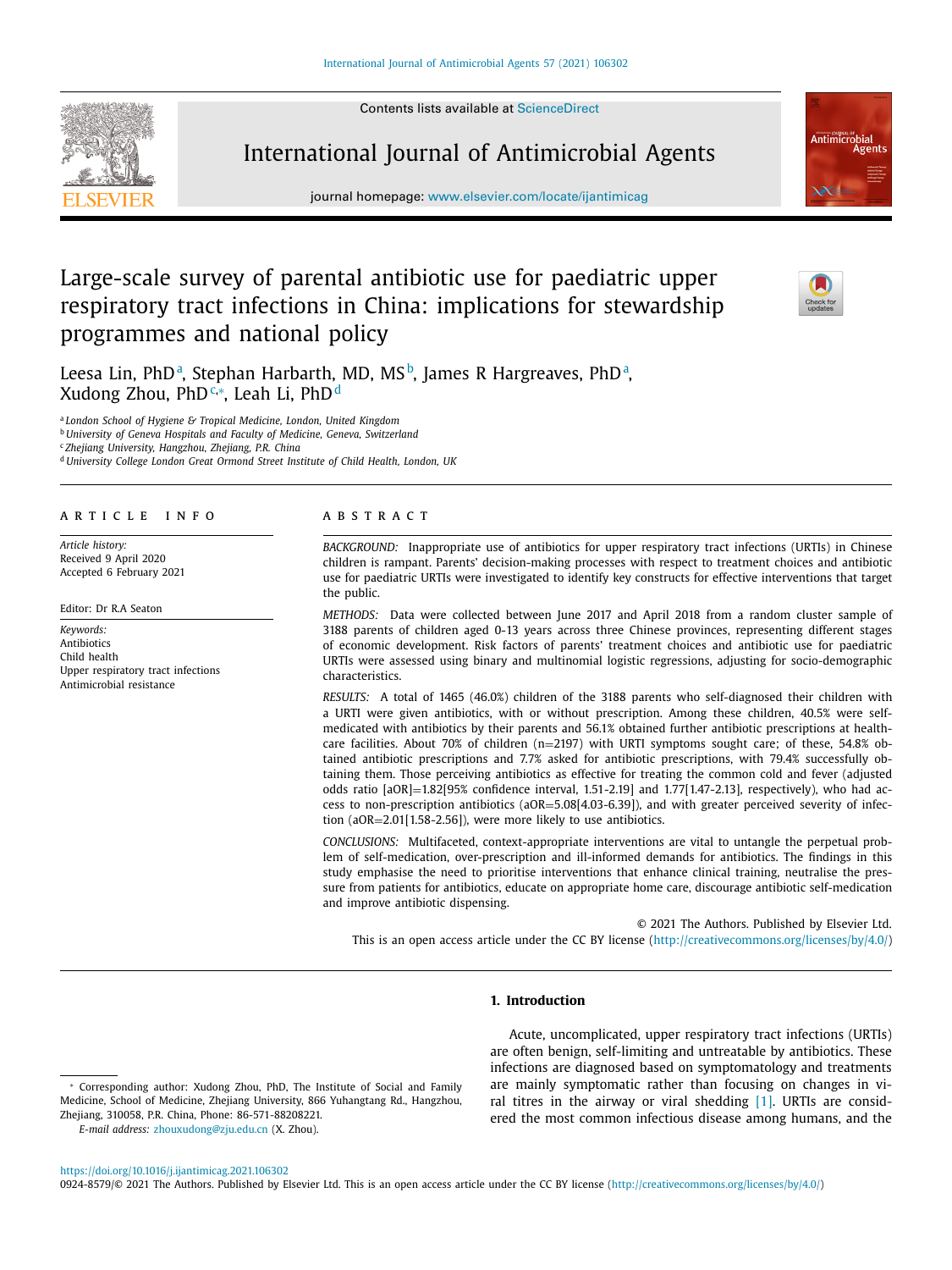most common cause of primary care visits and unnecessary use of antibiotics in children globally, particularly in China [\[2-4\].](#page-8-0) This has contributed to the rise in antimicrobial resistance (AMR), an imminent global health threat. Antibiotic-resistant pathogens, such as *Streptococcus pneumonia*, have been reported in children across China [\[5,6\]](#page-8-0). Antibiotic treatment changes gut microbiota and adversely impacts the development of the immune system, making it difficult for children to recover from repeated antibiotic exposure [\[7,8\]](#page-8-0). Given the long-term consequences of antibiotic therapy on immune system development and that children may experience URTIs an average of 7-10 times per year [\[1\],](#page-8-0) misuse of antibiotics in children is particularly harmful. Nevertheless, 48.2% of urban parents [\[9\]](#page-8-0) and 62% of rural parents [\[10\]](#page-8-0) in China were reported to have self-medicated children with antibiotics outside of clinical settings within the last six months.

Understanding the underlying reasons why parents decide to use antibiotics for paediatric URTIs without professional guidance is important for developing strategies to reduce antibiotic misuse. Most public-targeted health behaviour research and interventions on antibiotic use have centred on knowledge-attitudes-practice (KAP), with the assumption that individuals would make more risk-conscious choices if they were informed of the risks of AMR – an approach that has long been criticised for its overemphasis on personal responsibility [\[11\].](#page-8-0) When faced with an acute infection in themselves or a loved one, individuals may focus disproportionately on the immediate outcome of curing the illness (i.e., perceived antibiotic efficacy), and discount long-term risks such as AMR [\[12\].](#page-8-0) Therefore, parents' decision-making for treating UR-TIs might not be as rational or as informed as a KAP approach would suggest. To develop effective interventions to reduce unnecessary or inappropriate use of antibiotics for paediatric URTIs in the Chinese community, evidence is needed on parents' decisionmaking for care and how these decisions influence antibiotic use within or outside of clinical settings. This study in children with self-diagnosed URTI symptoms investigated the extent and risk factors associated with the likelihood of (1) self-medication with nonprescription antibiotics by parents; (2) healthcare seeking; and (3) parental requesting for antibiotics and unnecessary prescriptions by healthcare providers.

#### **2. Methods**

#### *2.1. Study population*

Data were assessed from a survey of parents with children aged 0-13 years between June 2017 and April 2018. Three Chinese provinces representing different geographical areas and stages of economic development [\[13\]](#page-8-0) were chosen: Zhejiang (East, ranked 5th of 31 in the 2017 provincial gross domestic product [GDP] ranking of economic development), Shaanxi (Central-Northwest, ranked  $12<sup>th</sup>$ ), and Guangxi (Southwest, ranked  $26<sup>th</sup>$ ). A multistage, random clustering, sampling design was applied. The four-stage sampling units were provinces, prefecture-level cities, urban and rural areas, and local sites: primary schools (age 6-13 years), kindergartens (age 3-5 years) and community health centres (age 0-2 years), where most children received vaccination [\[14\].](#page-8-0) Parents were identified and recruited through their children from all selected sites. The parents were asked to complete a structured questionnaire that was tailored to the Chinese sociocultural context informed by literature review [\[10,15,16\]](#page-8-0) and formative/qualitative interviews with stakeholders and experts. The questionnaire comprised four sections: 1) parental socio-demographic information; 2) healthcare- and antibiotic-related knowledge and perceptions; 3) last episode of URTI symptoms experienced by the child within the past month, and 4) treatment and parental care-seeking process and behaviours for the child's illness (i.e., the chemical or brand names of antibiotics obtained from clinics and retail pharmacies). To minimise the burden for the parents and ensure high quality of the response data, the survey was designed to take no more than 10 minutes to complete and an internet protocol (IP) address control was put in place to detect random responses or duplications. Parents could complete the questionnaire on a mobile device, online, or using a paper version and they were informed that participation was confidential, voluntary and could be terminated at any time. A consent form was presented in the first section of the questionnaire and was signed by the participants. To validate the questionnaire, a pilot study was conducted with 315 respondents to evaluate potential sources of response error and improve the instrument. The questionnaire was completed by 9526 parents, with a response rate of 89%. Of those, 33.5% (n=3188) reported that their children had experienced symptoms of a URTI within a month prior to the survey, including cold (cough, runny/stuffy nose), fever, sore throat, headache, and flu, either alone or in combination [\[1\].](#page-8-0)

#### *2.2. Outcome variables*

Participating parents reported whether they (1) self-treated children with antibiotics: *did not use antibiotics, self-medication with antibiotics,* and *seeking formal care after self-medication with antibiotics at home*; (2) sought care and/or requested antibiotics: *did not seek care, sought care, and sought care and explicitly requested antibiotics for their children*. In addition, parents also reported whether clinicians prescribed antibiotics for their child: *no antibiotic prescription, antibiotic prescriptions without being prompted,* and *inappropriate antibiotic prescriptions due to parental demands.*

**Exposure variables** Informed by the Health Belief Model [\[17,18\]](#page-8-0), the following potential risk factors were included in the analyses:

- (1) *Whether parents had a medical background* (yes/no), as it is relevant to parents' self-efficacy for making healthcare decisions for their children.
- (2) *Parents' ability to identify antibiotics,* measured by *number of commonly available drugs correctly identified by parents as antibiotics or non-antibiotics: low (0-1), medium (2-3), high (4 or higher);*
- (3) *Parents' perceptions:* (a) perceived benefits of antibiotic use, measured by two factual statements about antibiotic efficacy to treat the common cold or fever; and (b) perceived severity of the infection*,* measured by the number of self-diagnosed URTI symptoms the child experienced*;*
- (4) *Cues to action:* included (a) presence of fever and (b) information sources for treatment decisions: medical advice, family, and media (including social media).
- (5) *Parents' access to antibiotics* (with or without prescriptions), including: (a) non-prescription antibiotics: parents' habits of *keeping antibiotics at homes for children* in the past year; and (b) antibiotic prescriptions: when a child received formal care, *point of care used for treatment* was assessed*,* including hospitals above county level, county hospitals, township hospitals and local clinics*.*

**Covariates:** Socio-demographic characteristics were included as potential confounders for the association between each exposure and treatment decisions, including *sex and age of the child, household income, parental education, urbanicity* and *province*.

**Statistical analysis** A flow diagram [\(Figure](#page-2-0) 1) was developed to illustrate the parental decision-making process of treatment and antibiotic use in their children for URTIs, from (non-clinical) household to (clinical) facility. The distributions of socio-demographic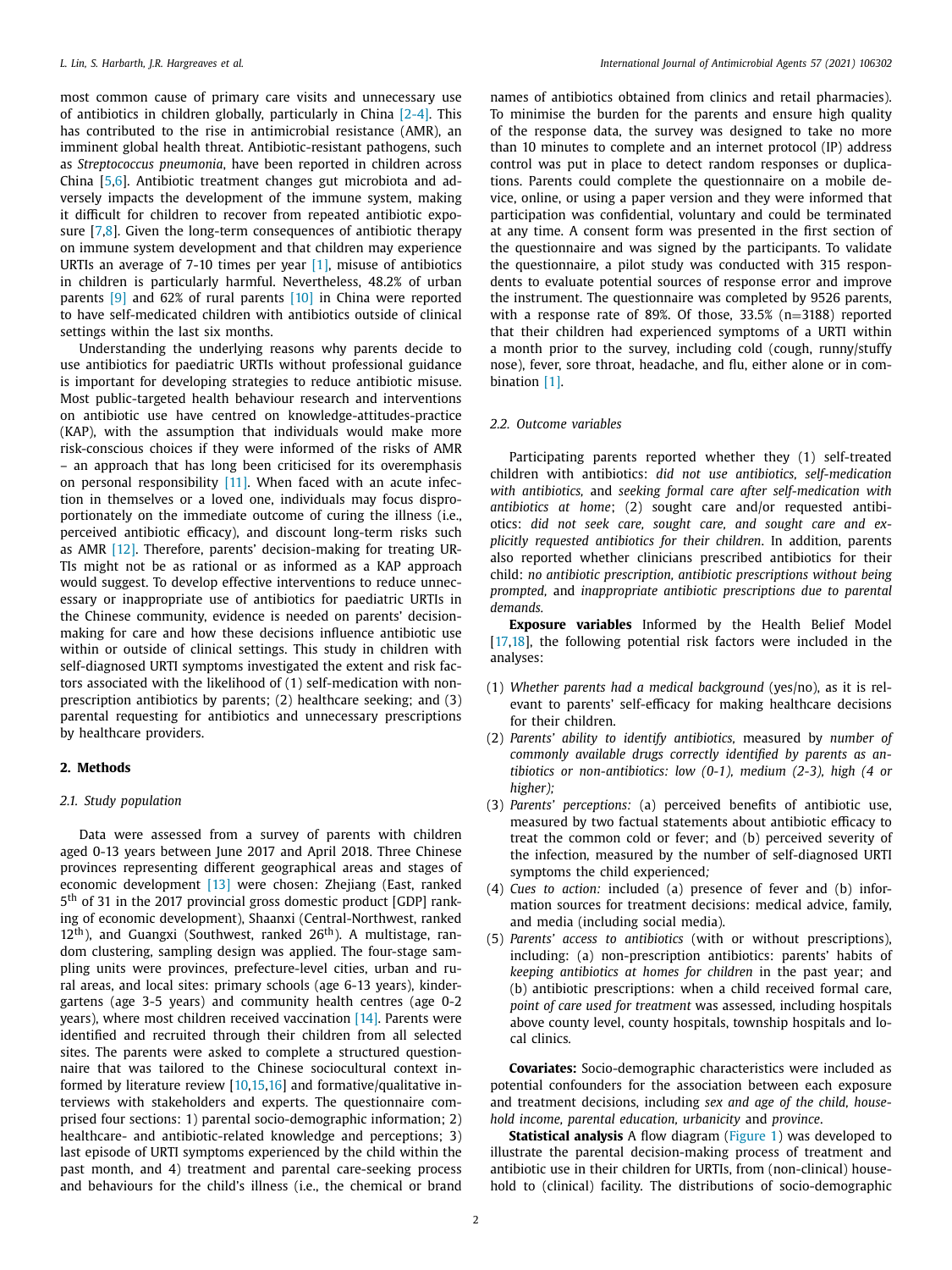<span id="page-2-0"></span>

**Figure 1.** Antibiotic use for upper respiratory tract infections (URTIs) among Chinese children. <sup>∗</sup>Inappropriate antibiotic use for URTIs.

∗ ∗170 parents asked for antibiotic prescriptions for URTI symptoms for their children, with a success rate of 79.4%.

characteristics and factors by treatment decision/behavioural outcomes were summarised. To examine the association between each factor and outcome, logistic regressions were applied to estimate the odds ratio (OR), 95% confidence interval (95% CI) for (1) 'selfmedication with antibiotics' (vs. 'no self-medication with antibiotics') and (2) 'seeking healthcare' (vs, 'without seeking healthcare'). Factors considered included parental medical background, ability to identify antibiotics, perceived antibiotic efficacy for cold or fever, self-diagnosed severity, cues to action, and access to antibiotics. The associations with subgroups of antibiotic and healthcare use were explored, and multinomial logistic regressions were applied to estimate the relative risk ratio, RRR (95% CI) for (1) 'self-medication with antibiotics without seeking healthcare' and 'self-medication with antibiotics then sought care' (vs. 'no selfmedication with antibiotics') and (2) 'sought care without requesting antibiotic prescriptions' and 'sought care and requested prescriptions' (vs. 'no seeking healthcare'). For parents who sought care for their children, RRR (95% CI) was estimated for 'receiving prescriptions without patients' request' and 'receiving prescriptions due to patients' request' (vs. 'without an antibiotic prescription'). For each outcome and risk factor, an unadjusted model was fitted then adjusted for the potential confounders to establish whether the association was independent of these socio-demographic characteristics. As different risk factors tend to co-occur all risk factors were mutually adjusted for simultaneously.

## **3. Results**

Of the 3188 children who had URTI symptoms within the last month (see [Table](#page-3-0) 1), 594 (18.6%) were self-medicated by parents without medical prescription; 56% of these children further obtained antibiotic prescriptions at healthcare facilities. Approximately 70% of children with URTI symptoms (n=2197) sought care, of whom 54.8% (1204) obtained antibiotic prescriptions. A third of these prescriptions (33.9%) contained intravenous antibiotics, mostly combined with oral antibiotics. Patients or caregivers (i.e., the demand-side of the healthcare system) who were engaged in self-medication and who had demanded antibiotic prescriptions were estimated to have contributed to 41% of antibiotic use for paediatric URTIs [(594+135)/(594+1204)]. (See [Table](#page-4-0) 2 and Figure 1).

#### *3.1. Self-medication with antibiotics for paediatric URTIs [\(Table](#page-4-0) 2)*

Perceived antibiotic efficacy for the common cold or fever (adjusted OR=1.82[95% CI, 1.51-2.19] and aOR=1.77[1.47-2.13], respectively), presence of fever (aOR=1.46[1.20-1.77]), high perceived severity of infection (aOR=2.01[1.58-2.56]), obtaining health information from family for treatment decisions (aOR=1.80[1.49-2.16]), and keeping antibiotics at home (aOR=5.08[4.03-6.39]) were associated with increased odds of self-medication with antibiotics use by parents for URTIs in children, after adjusting for sociodemographic characteristics**.** Parents who obtained health information from the media were associated with a reduced risk (adjusted relative risk ratio [aRRR]=0.46[0.24-0.89]). High levels of perceived severity of infection and presence of fever in children were associated with increased risk of self-medication with antibiotics then seeking healthcare.

# *3.2. Healthcare seeking and parents request for antibiotic prescription [\(Table](#page-5-0) 3)*

Parents who perceived antibiotics as effective for the common cold and fever, who had high levels of perceived severity of infection, or presence of fever in children were more likely to seek healthcare and request antibiotic prescriptions compared with their respective counterparts. Parents who had a medical background, obtained health information from family, or kept antibiotics at home were less likely to seek healthcare for their children (aOR=0.65, 0.81, and 0.84, respectively). Among parents who sought care for their children, keeping antibiotics at home was associated with increased risk of requesting antibiotic prescriptions  $(ARRR = 3.63[2.54-5.17]).$ 

# *3.3. Antibiotic prescriptions for the treatment of URTIs [\(Table](#page-6-0) 4)*

Children whose parents could identify most antibiotics, perceived antibiotics as efficacious for the common cold or fever, perceived higher severity in their children, and kept antibiotics at home were more likely to receive antibiotic prescriptions, with a greater risk of receiving prescriptions by request. Regarding pointof-care used, seeking healthcare from county hospitals was associated with an increased risk of antibiotic prescriptions for paediatric URTIs and inappropriate prescriptions by parents' request (aRRR=1.48[1.11-1.96] and 2.52[1.23-5.18], respectively), compared with tertiary hospitals. Findings from sensitivity analyses showed that when all factors were mutually adjusted, most associations remained, though reduced slightly, with one exception that 'parental ability to identify antibiotics' became non-significant for all outcomes. All other factors did not change substantially (data not shown).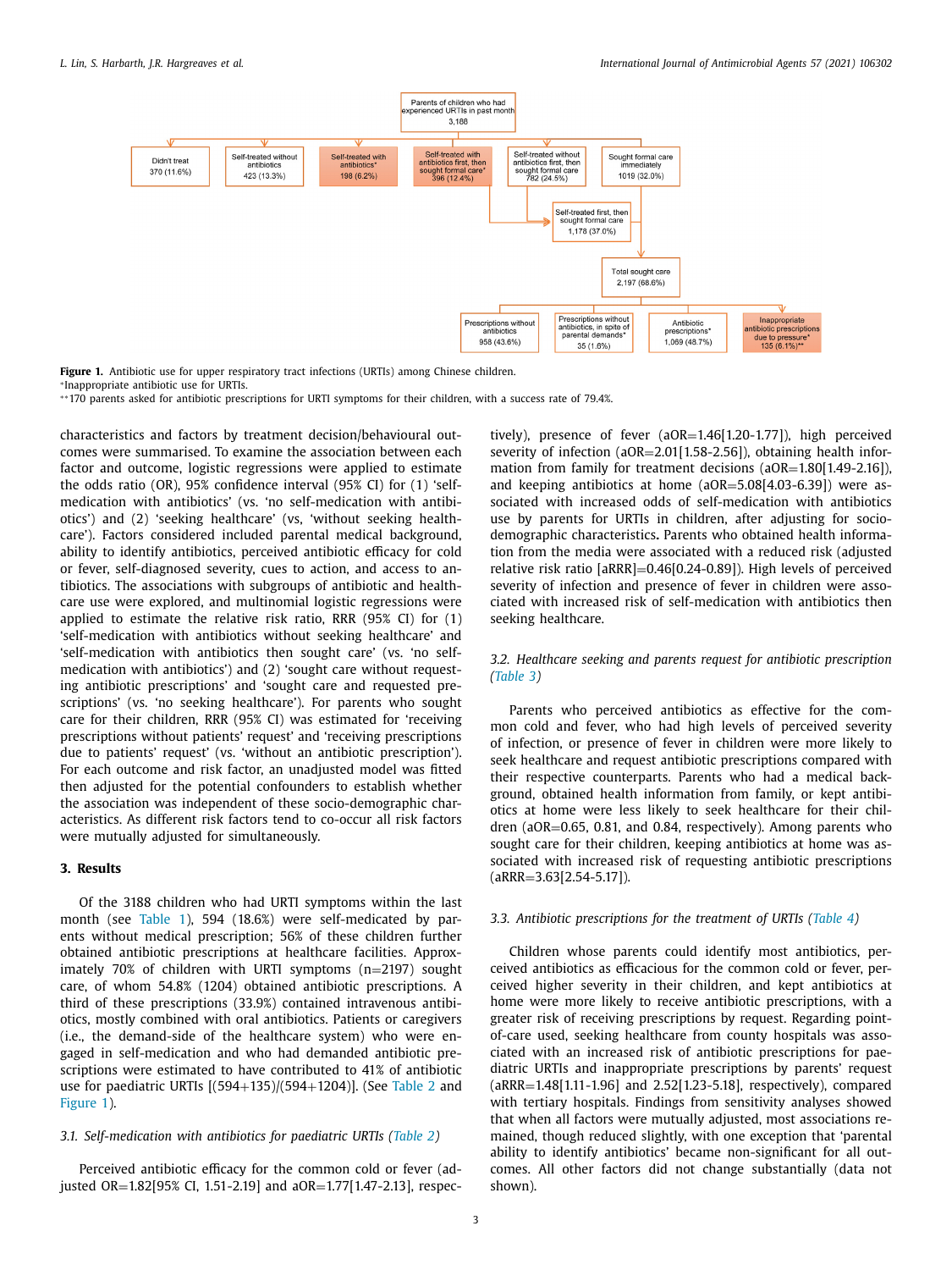#### <span id="page-3-0"></span>**Table 1**

Sample characteristics N (%) (N=3188).

| SOCIO-DEMOGRAPHIC<br>CHARACTERISTICS     | All children N (%)<br>3188 | Treated with antibiotics<br>1465 (46.0) | Self-treated with antibiotics<br>594 (18.6%) | Children who sought care<br>2197(68.9%) |
|------------------------------------------|----------------------------|-----------------------------------------|----------------------------------------------|-----------------------------------------|
| Sex                                      |                            |                                         |                                              |                                         |
| Male                                     | 1623 (50.9)                | 746 (50.9)                              | 310 (52.2)                                   | 1125 (51.2)                             |
| Female                                   | 1565 (49.1)                | 719 (49.1)                              | 284 (47.8)                                   | 1072 (48.8)                             |
| Age (years)                              |                            |                                         |                                              |                                         |
| $0 - 3$                                  | 1025 (32.2)                | 441 (30.1)                              | 163 (27.4)                                   | 735 (33.5)                              |
| $4 - 6$                                  | 1109 (34.8)                | 539 (36.8)                              | 214 (36.0)                                   | 762 (34.7)                              |
| $7-9$                                    | 673 (21.1)                 | 331 (22.6)                              | 147 (24.8)                                   | 462 (21.0)                              |
| $10 - 13$                                | 381 (12.0)                 | 154 (10.5)                              | 70 (11.8)                                    | 238 (10.8)                              |
| Average household income (RMB, monthly)  |                            |                                         |                                              |                                         |
| > 5000                                   | 1520 (47.7)                | 655 (44.7)                              | 232 (39.1)                                   | 1023 (46.6)                             |
| 3001-5000                                | 1032 (32.4)                | 498 (34.0)                              | 220 (37.9)                                   | 718 (32.7)                              |
| $\leq 3000$                              | 636 (20.0)                 | 312 (21.3)                              | 142 (23.9)                                   | 456 (20.8)                              |
| Parents' education level                 |                            |                                         |                                              |                                         |
| College or above                         | 1365 (42.8)                | 603 (41.2)                              | 228 (38.4)                                   | 889 (40.5)                              |
| High school or below                     | 1823 (57.2)                | 862 (58.8)                              | 366 (61.6)                                   | 1308 (59.5)                             |
| Province                                 |                            |                                         |                                              |                                         |
| Zhejiang                                 | 885 (27.8)                 | 346 (23.6)                              | 94 (15.8)                                    | 612 (27.9)                              |
| Guangxi                                  | 1152 (36.1)                | 516 (35.2)                              | 209 (35.2)                                   | 793 (36.1)                              |
| Shaanxi                                  | 1151 (36.1)                | 603 (41.2)                              | 291 (49.0)                                   | 792 (36.1)                              |
| Hometown                                 |                            |                                         |                                              |                                         |
| Rural                                    | 1384 (43.4)                | 612 (41.8)                              | 258 (43.4)                                   | 978 (44.5)                              |
| Urban                                    | 1804 (56.6)                | 853 (58.2)                              | 336 (56.6)                                   | 1219 (55.5)                             |
| <b>RISK FACTORS</b>                      |                            |                                         |                                              |                                         |
| Parents with medical background          |                            |                                         |                                              |                                         |
| No                                       | 2785 (87.4)                | 1290 (88.1)                             | 516 (86.9)                                   | 1960 (89.2)                             |
| Yes                                      | 403 (12.6)                 | 175 (12.0)                              | 78 (13.1)                                    | 237 (10.8)                              |
| Parents' ability to identify antibiotics |                            |                                         |                                              |                                         |
| Low                                      | 530 (16.6)                 | 183 (12.5)                              | 68 (11.5)                                    | 387 (17.6)                              |
| Medium                                   | 829 (26.0)                 | 384 (26.2)                              | 154 (25.9)                                   | 579 (26.4)                              |
| High                                     | 1829 (57.4)                | 898 (61.3)                              | 372 (62.6)                                   | 1231 (56.0)                             |
| Parents' perceptions                     |                            |                                         |                                              |                                         |
| Antibiotic efficacy                      |                            |                                         |                                              |                                         |
| Effective for common cold                |                            |                                         |                                              |                                         |
| No/Don't know                            | 1842 (57.8)                | 728 (49.7)                              | 266 (44.8)                                   | 1233 (56.1)                             |
| Yes                                      | 1346 (42.2)                | 737 (50.3)                              | 328 (55.2)                                   | 964 (43.9)                              |
| Effective for fever                      |                            |                                         |                                              |                                         |
| No/Don't know                            |                            |                                         |                                              |                                         |
| Yes                                      | 1767 (55.4)<br>1421 (44.6) | 670 (45.7)<br>795 (54.3)                | 254 (42.8)<br>340 (57.2)                     | 1184 (53.9)<br>1013 (46.1)              |
|                                          |                            |                                         |                                              |                                         |
| Self-diagnosed severity                  |                            |                                         |                                              |                                         |
| Low (1 symptom)                          | 940 (29.5)                 | 330 (22.5)                              | 143 (24.1)                                   | 545 (24.8)                              |
| Medium $(2)$                             | 1354 (42.5)                | 604 (41.2)                              | 236 (39.7)                                   | 918 (41.8)                              |
| High $(\geq)$                            | 894 (28.0)                 | 531 (36.3)                              | 215 (36.2)                                   | 734 (33.4)                              |
| Cues to action                           |                            |                                         |                                              |                                         |
| Presence of Fever                        |                            |                                         |                                              |                                         |
| No                                       | 2189 (68.7)                | 886 (60.9)                              | 384 (64.7)                                   | 1383 (63.0)                             |
| Yes                                      | 999 (31.3)                 | 579 (39.5)                              | 210 (35.4)                                   | 814 (37.1)                              |
| Information sources                      |                            |                                         |                                              |                                         |
| Medical advice                           |                            |                                         |                                              |                                         |
| No                                       | 451 (14.5)                 | 209 (14.3)                              | 99 (16.7)                                    | 280 (12.7)                              |
| Yes                                      | 2737 (85.9)                | 1256 (85.7)                             | 495 (83.3)                                   | 1917 (87.3)                             |
| Family                                   |                            |                                         |                                              |                                         |
| No                                       | 1672 (52.5)                | 737 (50.3)                              | 254(2.8)                                     | 1194 (54.4)                             |
| Yes                                      | 1516 (47.6)                | 728 (49.7)                              | 340 (57.2)                                   | 1003(45.6)                              |
| Media                                    |                            |                                         |                                              |                                         |
| No                                       | 2846 (89.3)                | 1313 (89.6)                             | 545 (91.8)                                   | 1961 (89.3)                             |
| Yes                                      | 342 (10.7)                 | 152 (10.4)                              | 49 (8.3)                                     | 236 (10.7)                              |
| <b>Antibiotics access</b>                |                            |                                         |                                              |                                         |
| Keeping antibiotics at home              |                            |                                         |                                              |                                         |
| No                                       | 1460 (45.8)                | 471 (32.2)                              | 105 (17.7)                                   | 1042 (47.4)                             |
| Yes                                      | 1728 (54.2)                | 994 (67.9)                              | 489 (82.3)                                   | 1155 (52.6)                             |

# **4. Discussion**

**Main findings** Of the 3188 children with URTIs, nearly half (46%) were given antibiotics by parents or clinicians, 69% sought care, and among them 55% were prescribed antibiotics (of these 28% had already self-treated with antibiotics at home). Caregivers accounted for at least 40% of outpatient antibiotic use. Antibiotic misuse for paediatric URTIs can be categorised into three forms: (1) self-medication among children by caregivers in the community; and in clinical settings from either (2) unnecessary prescriptions by doctors, or (3) inappropriate prescriptions due to parental demand. Parents' perception of antibiotics as efficacious for treating URTIs and the nearly non-existent barriers to antibiotics are key risk factors in antibiotic misuse behaviours, including selfmedication of children with antibiotics and the demand and receipt of antibiotic prescriptions. *Presence of fever* leads to formal care seeking and the demand and receipt of antibiotics prescriptions. Those mainly *taking advice from family members* are more likely to self-medicate children with antibiotics and less likely to seek care; when they do seek care, they are more likely to receive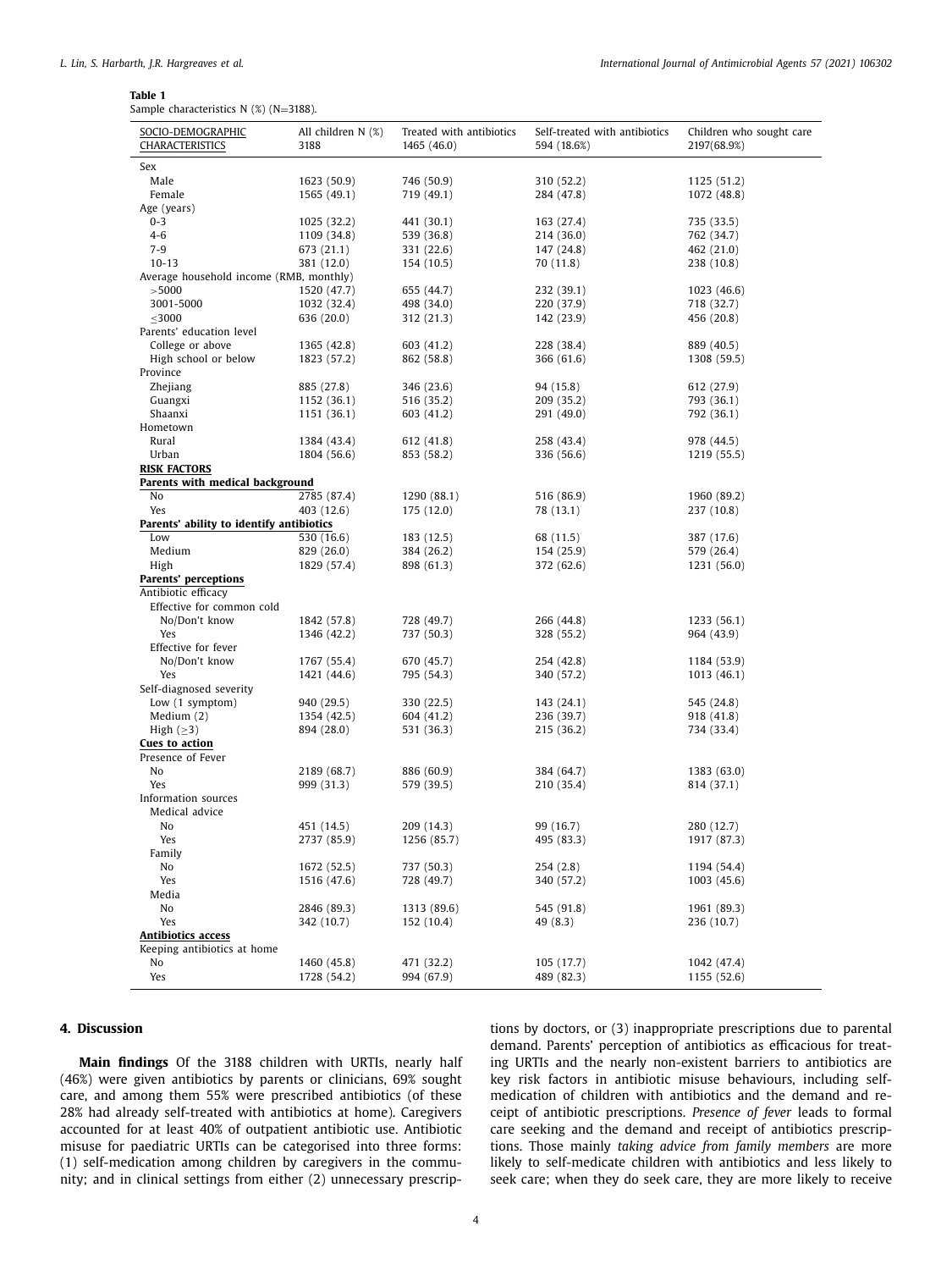<span id="page-4-0"></span>

| OR (95% CI)<br>18.5<br>19.4<br>$1.06(0.81-1.38)$ | aOR (95% CI)                                                                                                                                                                                                                                                                                                                | $\%$                                                                                                                                                                   | RRR (95% CI)                                                                     | aRRR (95% CI)                                                                                                                                                         | %                                                                                                                                                                    | RRR (95% CI)                                                                                       | aRRR (95% CI)                                                                                                                                                         |
|--------------------------------------------------|-----------------------------------------------------------------------------------------------------------------------------------------------------------------------------------------------------------------------------------------------------------------------------------------------------------------------------|------------------------------------------------------------------------------------------------------------------------------------------------------------------------|----------------------------------------------------------------------------------|-----------------------------------------------------------------------------------------------------------------------------------------------------------------------|----------------------------------------------------------------------------------------------------------------------------------------------------------------------|----------------------------------------------------------------------------------------------------|-----------------------------------------------------------------------------------------------------------------------------------------------------------------------|
|                                                  |                                                                                                                                                                                                                                                                                                                             |                                                                                                                                                                        |                                                                                  |                                                                                                                                                                       |                                                                                                                                                                      |                                                                                                    |                                                                                                                                                                       |
|                                                  |                                                                                                                                                                                                                                                                                                                             |                                                                                                                                                                        |                                                                                  |                                                                                                                                                                       |                                                                                                                                                                      |                                                                                                    |                                                                                                                                                                       |
|                                                  |                                                                                                                                                                                                                                                                                                                             | 5.8                                                                                                                                                                    |                                                                                  |                                                                                                                                                                       | 12.7                                                                                                                                                                 |                                                                                                    |                                                                                                                                                                       |
|                                                  | $1.04(0.79-1.37)$                                                                                                                                                                                                                                                                                                           | 8.9                                                                                                                                                                    | $1.55(1.06-2.27)$                                                                | $1.47(0.99-2.19)$                                                                                                                                                     | 10.4                                                                                                                                                                 | $0.83$ $(0.59-1.16)$                                                                               | $0.83(0.59-1.18)$                                                                                                                                                     |
| Parents' ability to identify antibiotics         |                                                                                                                                                                                                                                                                                                                             |                                                                                                                                                                        |                                                                                  |                                                                                                                                                                       |                                                                                                                                                                      |                                                                                                    |                                                                                                                                                                       |
| 12.8                                             |                                                                                                                                                                                                                                                                                                                             | 4.5                                                                                                                                                                    |                                                                                  |                                                                                                                                                                       | 8.3                                                                                                                                                                  |                                                                                                    |                                                                                                                                                                       |
| $1.55(1.14-2.11)$                                | $1.67(1.21-2.29)$                                                                                                                                                                                                                                                                                                           | 6.3                                                                                                                                                                    | $1.48(0.90-2.44)$                                                                | $1.51(0.91 - 2.51)$                                                                                                                                                   | 12.3                                                                                                                                                                 | $1.59(1.09-2.30)$                                                                                  | $1.75(1.20-2.56)$                                                                                                                                                     |
| 1.73 (1.31-2.29)                                 | $2.03(1.51-2.72)$                                                                                                                                                                                                                                                                                                           | 6.7                                                                                                                                                                    | $1.61(1.03-2.53)$                                                                | $1.73(1.08-2.77)$                                                                                                                                                     | 13.7                                                                                                                                                                 | $1.80(1.29-2.52)$                                                                                  | $2.20(1.55-3.13)$                                                                                                                                                     |
|                                                  |                                                                                                                                                                                                                                                                                                                             |                                                                                                                                                                        |                                                                                  |                                                                                                                                                                       |                                                                                                                                                                      |                                                                                                    |                                                                                                                                                                       |
| $\sim$                                           |                                                                                                                                                                                                                                                                                                                             | 4.9                                                                                                                                                                    |                                                                                  |                                                                                                                                                                       | 9.6                                                                                                                                                                  |                                                                                                    |                                                                                                                                                                       |
| $1.91(1.59-2.29)$                                | $1.82(1.51-2.19)$                                                                                                                                                                                                                                                                                                           | 8.0                                                                                                                                                                    | $1.86(1.39-2.48)$                                                                | $1.81(1.35-2.43)$                                                                                                                                                     | 16.3                                                                                                                                                                 | $1.94(1.56-2.40)$                                                                                  | $1.88(1.51-2.33)$                                                                                                                                                     |
|                                                  |                                                                                                                                                                                                                                                                                                                             |                                                                                                                                                                        |                                                                                  |                                                                                                                                                                       |                                                                                                                                                                      |                                                                                                    |                                                                                                                                                                       |
|                                                  |                                                                                                                                                                                                                                                                                                                             |                                                                                                                                                                        |                                                                                  |                                                                                                                                                                       |                                                                                                                                                                      |                                                                                                    |                                                                                                                                                                       |
|                                                  |                                                                                                                                                                                                                                                                                                                             |                                                                                                                                                                        |                                                                                  |                                                                                                                                                                       |                                                                                                                                                                      |                                                                                                    | $1.81(1.45-2.25)$                                                                                                                                                     |
|                                                  |                                                                                                                                                                                                                                                                                                                             |                                                                                                                                                                        |                                                                                  |                                                                                                                                                                       |                                                                                                                                                                      |                                                                                                    |                                                                                                                                                                       |
|                                                  |                                                                                                                                                                                                                                                                                                                             | 6.7                                                                                                                                                                    |                                                                                  |                                                                                                                                                                       | 8.5                                                                                                                                                                  |                                                                                                    |                                                                                                                                                                       |
|                                                  |                                                                                                                                                                                                                                                                                                                             |                                                                                                                                                                        |                                                                                  |                                                                                                                                                                       |                                                                                                                                                                      |                                                                                                    | 1.44 (1.07-1.92)                                                                                                                                                      |
|                                                  |                                                                                                                                                                                                                                                                                                                             |                                                                                                                                                                        |                                                                                  |                                                                                                                                                                       |                                                                                                                                                                      |                                                                                                    | 2.73 (2.04-3.66)                                                                                                                                                      |
| $\overline{\phantom{a}}$                         |                                                                                                                                                                                                                                                                                                                             |                                                                                                                                                                        |                                                                                  |                                                                                                                                                                       |                                                                                                                                                                      | $\sim$                                                                                             |                                                                                                                                                                       |
|                                                  |                                                                                                                                                                                                                                                                                                                             |                                                                                                                                                                        |                                                                                  |                                                                                                                                                                       |                                                                                                                                                                      |                                                                                                    | $1.74(1.39-2.17)$                                                                                                                                                     |
|                                                  |                                                                                                                                                                                                                                                                                                                             |                                                                                                                                                                        |                                                                                  |                                                                                                                                                                       |                                                                                                                                                                      |                                                                                                    |                                                                                                                                                                       |
|                                                  |                                                                                                                                                                                                                                                                                                                             |                                                                                                                                                                        |                                                                                  |                                                                                                                                                                       |                                                                                                                                                                      |                                                                                                    |                                                                                                                                                                       |
|                                                  |                                                                                                                                                                                                                                                                                                                             |                                                                                                                                                                        |                                                                                  |                                                                                                                                                                       |                                                                                                                                                                      |                                                                                                    | $0.85(0.63 - 1.14)$                                                                                                                                                   |
|                                                  |                                                                                                                                                                                                                                                                                                                             |                                                                                                                                                                        |                                                                                  |                                                                                                                                                                       |                                                                                                                                                                      |                                                                                                    |                                                                                                                                                                       |
| $\overline{\phantom{a}}$                         |                                                                                                                                                                                                                                                                                                                             |                                                                                                                                                                        | $\sim$                                                                           |                                                                                                                                                                       |                                                                                                                                                                      | $\overline{\phantom{0}}$                                                                           |                                                                                                                                                                       |
|                                                  |                                                                                                                                                                                                                                                                                                                             |                                                                                                                                                                        |                                                                                  |                                                                                                                                                                       |                                                                                                                                                                      |                                                                                                    | 1.84 (1.48-2.29)                                                                                                                                                      |
|                                                  |                                                                                                                                                                                                                                                                                                                             |                                                                                                                                                                        |                                                                                  |                                                                                                                                                                       |                                                                                                                                                                      |                                                                                                    |                                                                                                                                                                       |
|                                                  |                                                                                                                                                                                                                                                                                                                             |                                                                                                                                                                        |                                                                                  |                                                                                                                                                                       |                                                                                                                                                                      |                                                                                                    |                                                                                                                                                                       |
|                                                  |                                                                                                                                                                                                                                                                                                                             | 2.9                                                                                                                                                                    |                                                                                  |                                                                                                                                                                       |                                                                                                                                                                      |                                                                                                    | $0.97(0.68-1.39)$                                                                                                                                                     |
|                                                  |                                                                                                                                                                                                                                                                                                                             |                                                                                                                                                                        |                                                                                  |                                                                                                                                                                       |                                                                                                                                                                      |                                                                                                    |                                                                                                                                                                       |
|                                                  |                                                                                                                                                                                                                                                                                                                             |                                                                                                                                                                        |                                                                                  |                                                                                                                                                                       |                                                                                                                                                                      |                                                                                                    |                                                                                                                                                                       |
|                                                  |                                                                                                                                                                                                                                                                                                                             | 9.4                                                                                                                                                                    |                                                                                  |                                                                                                                                                                       | 18.9                                                                                                                                                                 |                                                                                                    | 5.31 (4.03-7.01)                                                                                                                                                      |
|                                                  | 18.6<br>20.3<br>14.4<br>24.4<br>14.3<br>24.0<br>$1.89(1.58-2.26)$<br>15.2<br>17.4<br>$1.18(0.94-1.48)$<br>24.1<br>1.76 (1.40-2.23)<br>17.5<br>21.0<br>$1.25(1.04-1.51)$<br>22.0<br>$0.79(0.62 - 1.00)$<br>18.1<br>16.9<br>23.6<br>$1.61(1.35-1.93)$<br>19.2<br>14.3<br>$0.71(0.51-0.97)$<br>7.2<br>28.3<br>5.09 (4.07-6.37) | $1.77(1.47-2.13)$<br>$1.23(0.97-1.55)$<br>$2.01(1.58-2.56)$<br>$1.46(1.20-1.77)$<br>$0.79(0.62 - 1.01)$<br>$1.80(1.49-2.16)$<br>$0.79(0.57-1.10)$<br>$5.08(4.03-6.39)$ | 4.8<br>8.0<br>6.1<br>5.8<br>6.6<br>5.3<br>8.2<br>5.9<br>5.2<br>7.3<br>6.6<br>2.5 | $1.86(1.39-2.50)$<br>$0.94(0.67-1.32)$<br>$0.97(0.66-1.42)$<br>$0.79(0.58-1.09)$<br>$0.68(0.47-0.99)$<br>$1.54(1.15-2.06)$<br>$0.42(0.22 - 0.80)$<br>4.92 (3.40-7.12) | $1.69(1.26-2.28)$<br>$0.96(0.68-1.35)$<br>$1.09(0.74-1.61)$<br>$0.99(0.71-1.38)$<br>$0.69(0.47-1.01)$<br>$1.72(1.28-2.31)$<br>$0.46(0.24-0.89)$<br>$4.63(3.18-6.75)$ | 9.5<br>16.1<br>11.3<br>18.2<br>10.9<br>15.7<br>13.8<br>12.2<br>10.0<br>15.1<br>12.5<br>11.4<br>4.7 | $1.90(1.54-2.36)$<br>$1.36(1.03-1.81)$<br>$2.39(1.80-3.18)$<br>$1.52(1.23-1.88)$<br>$0.85(0.63 - 1.13)$<br>$1.65(1.34-2.05)$<br>$0.86(0.60-1.22)$<br>5.18 (3.95-6.80) |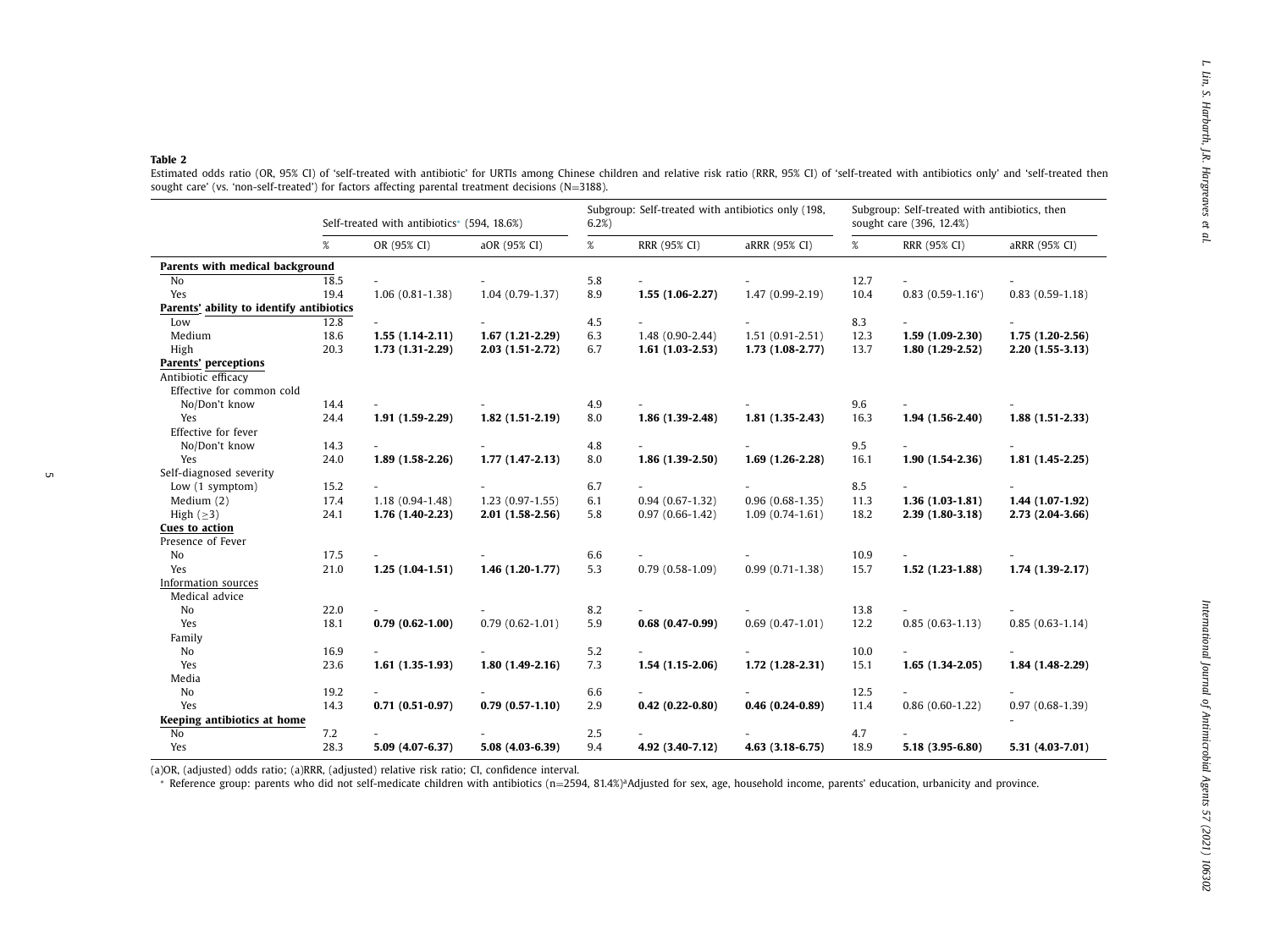<span id="page-5-0"></span>

|                                                                          | Healthcare seeking*<br>(2197, 68.9%) |                          |                     | Subgroup: Seeking formal care without requesting<br>for antibiotics<br>(2027, 63.6%) |                          |                     | Subgroup: Seeking antibiotic prescriptions<br>(170, 5.3%) |                          |                     |
|--------------------------------------------------------------------------|--------------------------------------|--------------------------|---------------------|--------------------------------------------------------------------------------------|--------------------------|---------------------|-----------------------------------------------------------|--------------------------|---------------------|
|                                                                          | %                                    | OR (95% CI)              | aOR (95% CI)        | %                                                                                    | RRR (95% CI)             | aRRR (95% CI)       | %                                                         | RRR (95% CI)             | aRRR (95% CI)       |
| Parents with medical                                                     |                                      |                          |                     |                                                                                      |                          |                     |                                                           |                          |                     |
| background                                                               |                                      |                          |                     |                                                                                      |                          |                     |                                                           |                          |                     |
| No                                                                       | 70.4                                 |                          |                     | 64.9                                                                                 |                          |                     | 5.5                                                       |                          |                     |
| Yes                                                                      | 58.8                                 | $0.60(0.48-0.74)$        | $0.65(0.52-0.81)$   | 54.3                                                                                 | $0.60(0.48-0.75)$        | $0.79(0.67-0.93)$   | 4.5                                                       | $0.59(0.35-0.99)$        | $0.91(0.55-1.51)$   |
| Parents' ability to identify                                             |                                      |                          |                     |                                                                                      |                          |                     |                                                           |                          |                     |
| antibiotics                                                              |                                      |                          |                     |                                                                                      |                          |                     |                                                           |                          |                     |
| Low                                                                      | 73.0                                 |                          |                     | 68.7                                                                                 |                          |                     | 4.3                                                       |                          |                     |
| Medium                                                                   | 69.8                                 | $0.86(0.67-1.10)$        | $0.92(0.72 - 1.18)$ | 63.6                                                                                 | $0.83(0.65-1.06)$        | $1.12(0.96-1.31)$   | 6.3                                                       | $1.29(0.76-2.20)$        | $1.86(1.14-3.10)$   |
| High                                                                     | 67.3                                 | $0.76(0.61-0.94)$        | $0.87(0.69-1.09)$   | 62.1                                                                                 | $0.75(0.60-0.93)$        | $1.25(1.08-1.44)$   | 5.2                                                       | $0.99(0.60-1.61)$        | $1.81(1.12-2.91)$   |
| Parents' perceptions<br>Antibiotic efficacy<br>Effective for common cold |                                      |                          |                     |                                                                                      |                          |                     |                                                           |                          |                     |
| No/Don't know                                                            | 66.9                                 | $\sim$                   |                     | 63.8                                                                                 | $\sim$                   |                     | 3.2                                                       |                          |                     |
| Yes                                                                      | 71.6                                 | $1.25(1.07-1.45)$        | $1.27(1.09-1.49)$   | 63.3                                                                                 | $1.16(0.99-1.35)$        | $1.22(1.10-1.35)$   | 8.3                                                       | 3.08 (2.19-4.33)         | 3.10 (2.25-4.28)    |
| Effective for fever                                                      |                                      |                          |                     |                                                                                      |                          |                     |                                                           |                          |                     |
| No/Don't know                                                            | 67.0                                 | $\sim$                   |                     | 63.4                                                                                 | $\sim$                   | $\sim$              | 3.6                                                       | $\sim$                   |                     |
| Yes                                                                      | 71.3                                 | $1.22(1.05-1.42)$        | $1.23(1.06-1.44)$   | 63.8                                                                                 | $1.16(0.99-1.35)$        | $1.18(1.07-1.31)$   | 7.5                                                       | $2.37(1.69-3.31)$        | $2.32(1.69-3.18)$   |
| Self-diagnosed severity                                                  |                                      |                          |                     |                                                                                      |                          |                     |                                                           |                          |                     |
| Low (1 symptom)                                                          | 58.0                                 | $\sim$                   |                     | 54.9                                                                                 |                          | $\sim$ 10 $\,$      | 3.1                                                       | $\sim$                   |                     |
| Medium (2 symptoms)                                                      | 67.8                                 | $1.53(1.28-1.81)$        | $1.60(1.35-1.91)$   | 63.0                                                                                 | $1.50(1.26-1.78)$        | $1.58(1.32-1.89)$   | 4.8                                                       | $2.03(1.28-3.21)$        | $2.04(1.29-3.25)$   |
| High ( $\geq$ 3 symptoms)                                                | 82.1                                 | 3.32 (2.68-4.12)         | 3.43 (2.76-4.26)    | 73.6                                                                                 | $3.15(2.53-3.91)$        | $3.25(2.60-4.05)$   | 8.5                                                       | 6.47 (4.06-10.31)        | $6.63(4.14-10.61)$  |
| Cues to action<br>Presence of Fever                                      |                                      |                          |                     |                                                                                      |                          |                     |                                                           |                          |                     |
| No                                                                       | 63.2                                 |                          |                     | 59.3                                                                                 |                          |                     | 3.9                                                       |                          |                     |
| Yes<br>Information sources                                               | 81.5                                 | 2.56 (2.14-3.08)         | $2.55(2.12-3.07)$   | 73.1                                                                                 | $2.45(2.04-2.95)$        | $2.43(2.02 - 2.93)$ | 8.4                                                       | 4.26 (3.03-5.98)         | 4.44 (3.14-6.28)    |
| Medical advice                                                           |                                      |                          |                     |                                                                                      |                          |                     |                                                           |                          |                     |
| No                                                                       | 62.1                                 | $\overline{\phantom{a}}$ |                     | 57.7                                                                                 | $\overline{\phantom{a}}$ |                     | 4.4                                                       | $\overline{\phantom{a}}$ |                     |
| Yes                                                                      | 70.0                                 | $1.43(1.16-1.76)$        | $1.43(1.16-1.77)$   | 64.6                                                                                 | $1.42(1.15-1.75)$        | $0.82(0.70-0.96)$   | 5.5                                                       | $1.56(0.95 - 2.57)$      | $0.88(0.55-1.41)$   |
| Family                                                                   |                                      |                          |                     |                                                                                      |                          |                     |                                                           |                          |                     |
| No                                                                       | 71.4                                 |                          |                     | 65.7                                                                                 |                          |                     | 5.7                                                       |                          |                     |
| Yes                                                                      | 66.2                                 | $0.78(0.67-0.91)$        | $0.81(0.70-0.94)$   | 61.3                                                                                 | $0.79(0.68-0.92)$        | $1.22(1.10-1.35)$   | 4.9                                                       | $0.72(0.52-1.00)$        | $1.18(0.86 - 1.61)$ |
| Media<br>No                                                              | 68.9                                 |                          |                     | 63.7                                                                                 |                          |                     |                                                           |                          |                     |
| Yes                                                                      | 69.0                                 | $1.00(0.79-1.28)$        | $1.05(0.82 - 1.34)$ | 62.9                                                                                 | $0.99(0.77-1.27)$        | $1.10(0.93-1.30)$   | 6.1                                                       | $1.18(0.71-1.94)$        | $1.45(0.91 - 2.33)$ |
| Keeping antibiotics at home                                              |                                      |                          |                     |                                                                                      |                          |                     |                                                           |                          |                     |
| No                                                                       | 71.4                                 |                          |                     | 68.4                                                                                 |                          |                     | 3.0                                                       |                          |                     |
| Yes                                                                      | 66.8                                 | $0.81(0.70-0.94)$        | $0.84(0.72-0.98)$   | 59.5                                                                                 | $0.75(0.64-0.87)$        | $1.18(1.07-1.31)$   | 7.4                                                       | $2.15(1.49-3.11)$        | $3.63(2.54-5.17)$   |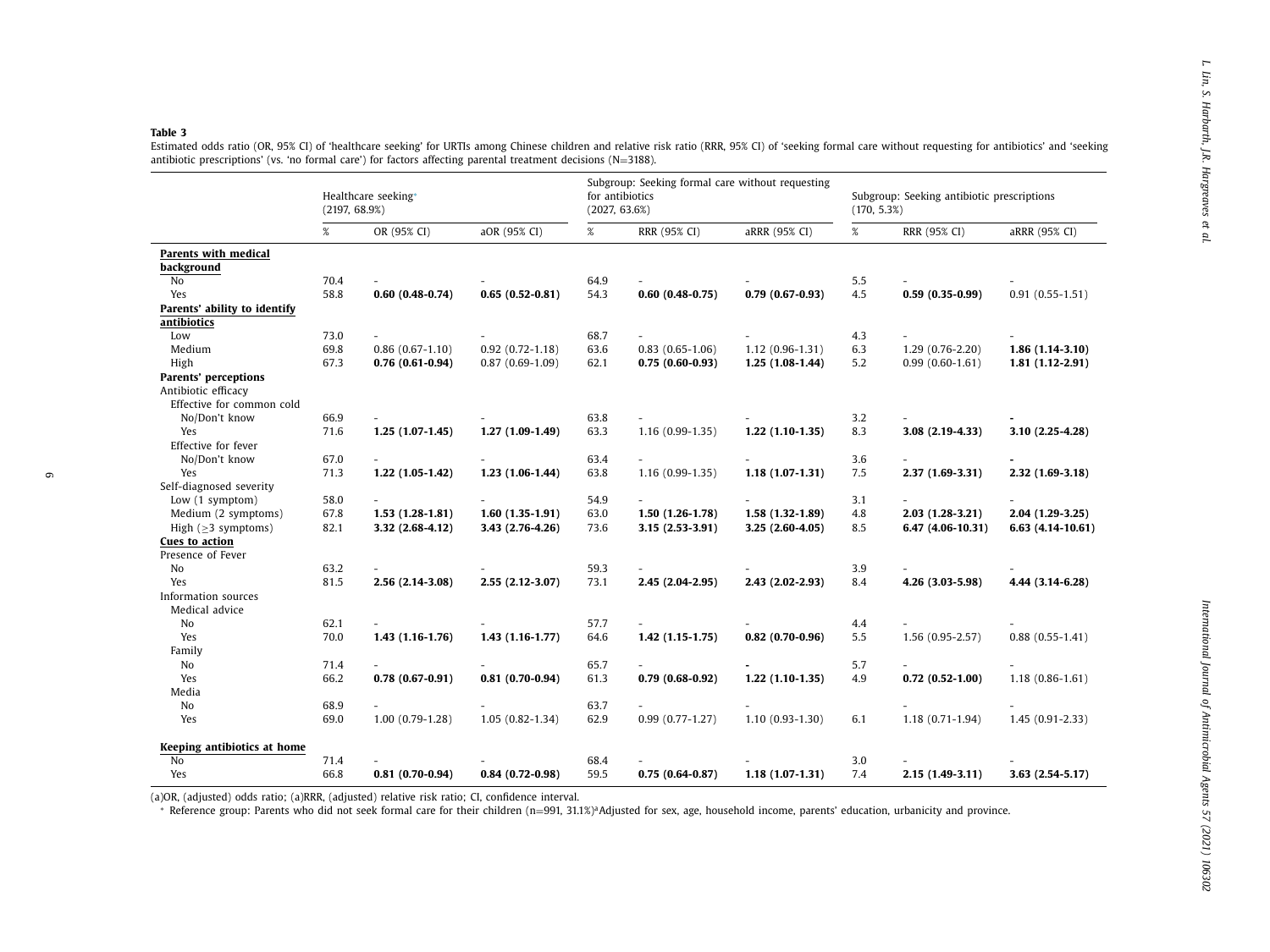#### <span id="page-6-0"></span>**Table 4**

Clinicians' antibiotic prescriptions for URTIs among Chinese children (N=2197): estimated relative risk ratio (RRR, 95% CI) of 'antibiotic prescriptions' and 'inappropriate antibiotic prescriptions due to patients' demand' (vs. 'no antibiotic prescription') for factors affecting parental treatment decisions.

|                                            | Antibiotic prescriptions (1069, 48.7%) |                     |                     |            | Inappropriate antibiotic prescriptions due to patients'<br>demand (135, 6.1%) |                     |  |  |  |
|--------------------------------------------|----------------------------------------|---------------------|---------------------|------------|-------------------------------------------------------------------------------|---------------------|--|--|--|
|                                            | $\%$                                   | RRR (95% CI)        | aRRR (95% CI)       | $\%$       | RRR (95% CI)                                                                  | aRRR (95% CI)       |  |  |  |
| Parents with medical background            |                                        |                     |                     |            |                                                                               |                     |  |  |  |
| No                                         | 48.7                                   |                     |                     | 6.2        | $\overline{\phantom{0}}$                                                      |                     |  |  |  |
| Yes                                        | 48.5                                   | $0.99(0.75-1.30)$   | $0.92(0.69-1.22)$   | 5.9        | $0.95(0.53-1.71)$                                                             | $1.04(0.57-1.91)$   |  |  |  |
| Parents' ability to identify antibiotics   |                                        |                     |                     |            |                                                                               |                     |  |  |  |
| Low                                        | 37.0                                   |                     |                     | 3.4        |                                                                               |                     |  |  |  |
| Medium                                     | 46.5                                   | $1.62(1.24-2.12)$   | $1.66(1.26-2.18)$   | 7.3        | 2.72 (1.45-5.09)                                                              | 3.16 (1.64-6.09)    |  |  |  |
| High                                       | 53.4                                   | $2.15(1.69-2.73)$   | $2.25(1.74-2.91)$   | 6.5        | $2.82(1.57-5.07)$                                                             | 3.37 (1.79-6.35)    |  |  |  |
| <b>Parents' perceptions</b>                |                                        |                     |                     |            |                                                                               |                     |  |  |  |
| Antibiotic efficacy                        |                                        |                     |                     |            |                                                                               |                     |  |  |  |
| Effective for common cold                  |                                        |                     |                     |            |                                                                               |                     |  |  |  |
| No/Don't know                              | 46.4                                   |                     |                     | 3.0        |                                                                               |                     |  |  |  |
| Yes                                        | 51.6                                   | $1.47(1.23-1.75)$   | $1.49(1.24-1.78)$   | 10.2       | 4.48 (3.00-6.68)                                                              | 4.17 (2.78-6.25)    |  |  |  |
| Effective for fever                        |                                        |                     |                     |            |                                                                               |                     |  |  |  |
| No/Don't know                              | 43.1                                   |                     |                     | 3.7        |                                                                               |                     |  |  |  |
| Yes                                        | 55.2                                   | $1.90(1.59-2.27)$   | $1.91(1.60-2.29)$   | 9.0        | 3.59 (2.45-5.26)                                                              | 3.57 (2.43-5.26)    |  |  |  |
| Self-diagnosed severity                    |                                        |                     |                     |            |                                                                               |                     |  |  |  |
| Low (1 symptom)                            | 42.8                                   |                     |                     | 3.7        |                                                                               |                     |  |  |  |
| Medium $(2)$                               | 47.5                                   | $1.29(1.04-1.61)$   | $1.34(1.08-1.68)$   | 6.4        | 2.78 (1.46-5.32)                                                              | $1.99(1.17-3.40)$   |  |  |  |
| High $(\geq 3)$                            | 54.5                                   | $1.80(1.43-2.27)$   | $2.00(1.58-2.54)$   | 7.6        | 2.88 (1.57-5.28)                                                              | 3.12 (1.81-5.38)    |  |  |  |
| <b>Cues to action</b>                      |                                        |                     |                     |            |                                                                               |                     |  |  |  |
| Presence of Fever                          |                                        |                     |                     |            |                                                                               |                     |  |  |  |
| No                                         | 46.0                                   |                     |                     | 4.8        |                                                                               |                     |  |  |  |
| Yes                                        | 53.2                                   | $1.48(1.23-1.77)$   | $1.64(1.36-1.98)$   | 8.4        | $2.20(1.53-3.17)$                                                             | 2.44 (1.68-3.53)    |  |  |  |
| Information sources                        |                                        |                     |                     |            |                                                                               |                     |  |  |  |
| Medical advice                             |                                        |                     |                     |            |                                                                               |                     |  |  |  |
| No                                         | 51.4                                   | $0.89(0.69-1.15)$   |                     | 5.4<br>6.3 |                                                                               |                     |  |  |  |
| Yes<br>Family                              | 48.3                                   |                     | $0.88(0.68 - 1.15)$ |            | $1.11(0.63-1.96)$                                                             | $1.07(0.60-1.90)$   |  |  |  |
| No                                         | 45.4                                   |                     |                     | 6.5        | $\overline{\phantom{0}}$                                                      |                     |  |  |  |
| Yes                                        | 52.5                                   | $1.34(1.12-1.59)$   | $1.36(1.14-1.63)$   | 5.8        | $1.04(0.72-1.49)$                                                             | $1.11(0.77-1.60)$   |  |  |  |
| Media                                      |                                        |                     |                     |            |                                                                               |                     |  |  |  |
| No                                         | 48.5                                   |                     |                     | 6.0        |                                                                               |                     |  |  |  |
| Yes                                        | 50.0                                   | $1.10(0.83 - 1.45)$ | $1.12(0.84-1.49)$   | 7.2        | $1.27(0.74-2.20)$                                                             | $1.44(0.83 - 2.52)$ |  |  |  |
| Access to antibiotics                      |                                        |                     |                     |            |                                                                               |                     |  |  |  |
| No                                         | 38.1                                   |                     |                     | 2.1        |                                                                               |                     |  |  |  |
| Yes                                        | 58.2                                   | $2.85(2.38-3.41)$   | 2.84 (2.36-3.41)    | 9.8        | 8.65 (5.38-13.90)                                                             | 9.81 (6.04-15.94)   |  |  |  |
| Healthcare system used                     |                                        |                     |                     |            |                                                                               |                     |  |  |  |
| Tertiary hospital                          | 45.5                                   |                     |                     | 3.3        |                                                                               |                     |  |  |  |
| Secondary/County hospital                  | 50.5                                   | $1.34(1.03-1.75)$   | $1.48(1.11-1.96)$   | 7.0        | 2.55 (1.28-5.09)                                                              | $2.52(1.23 - 5.18)$ |  |  |  |
| Community Health Centres/Township hospital | 45.9                                   | $1.08(0.82 - 1.43)$ | $1.16(0.87-1.56)$   | 6.6        | $2.15(1.05-4.39)$                                                             | $1.89(0.90-3.96)$   |  |  |  |
| Private Clinics/Village clinics            | 52.2                                   | $1.37(0.99-1.91)$   | $1.27(0.90-1.80)$   | 5.1        | $1.83(0.80 - 4.22)$                                                           | $1.42(0.60-3.37)$   |  |  |  |
| <b>ANTIBIOTIC USE</b>                      |                                        |                     |                     |            |                                                                               |                     |  |  |  |
| No                                         | 38.6                                   |                     |                     | 2.2        |                                                                               |                     |  |  |  |
| Yes                                        | 70.0                                   | $6.74(4.95-9.19)$   | $6.70(4.89-9.23)$   | 14.1       | 24.21 (13.24-44.25)                                                           | 25.50 (13.62-47.74) |  |  |  |
|                                            |                                        |                     |                     |            |                                                                               |                     |  |  |  |

(a)OR, (adjusted) odds ratio; (a)RRR, (adjusted) relative risk ratio; CI, confidence interval.

\*Reference group: No antibiotic prescription (n=993, 45.2%).<br><sup>a</sup>Adjusted for sex, age, household income, parents' education, urbanicity, province, and point-of-care used.

antibiotic prescriptions. A majority of parents (n=1728, 54.2%) reported keeping antibiotics at home for their children for the possibility of a future cold. Pressuring doctors for antibiotic prescriptions occurred at all levels of healthcare facilities with a high success rate (79.4%).

#### *4.1. Strengths and Limitations*

This study was based on a large survey conducted in geographical areas representing different stages of economic development in China. This is the first study to comprehensively examine parental treatment decisions regarding antibiotic use in children in both rural and urban settings across China. The cross-sectional design of the study prevented causal relationships from being drawn; however, it enabled causal hypotheses to be generated and offered several points for intervention. This study showed that the high childhood antibiotic consumption in China is largely driven by a combination of excessive use of formal care for URTIs, high prescription rates, and large population size. The actual antibiotic consumption in Chinese children is expected to be much higher than reported in this study, considering repeated infections throughout a year and non-prescription use at home [\[19\].](#page-8-0) This study showed that 18% of children with URTIs had already received antibiotics, without prescription, before the parent sought formal care.

# *4.2. Interpretation of study findings*

Evidence from this study will inform interventions designed to reduce unnecessary antibiotic use for paediatric URTIs in China and other low-/middle-income countries that share similar challenges, including rising antibiotic consumption [\[20\]](#page-8-0) and unsupervised (e.g., use of leftover antibiotics) or inappropriate (e.g., for viral infections or prevention) use of antibiotics  $[21,22]$ . This study highlighted the continuing need to tackle non-clinical drivers of inappropriate prescribing behaviours (e.g., patients' or caregivers' profile and behaviours), which should be addressed along with other factors such as poor diagnostic capacity and financial incentives [\[23,24\]](#page-8-0), particularly in primary care and rural settings [\[25\].](#page-8-0)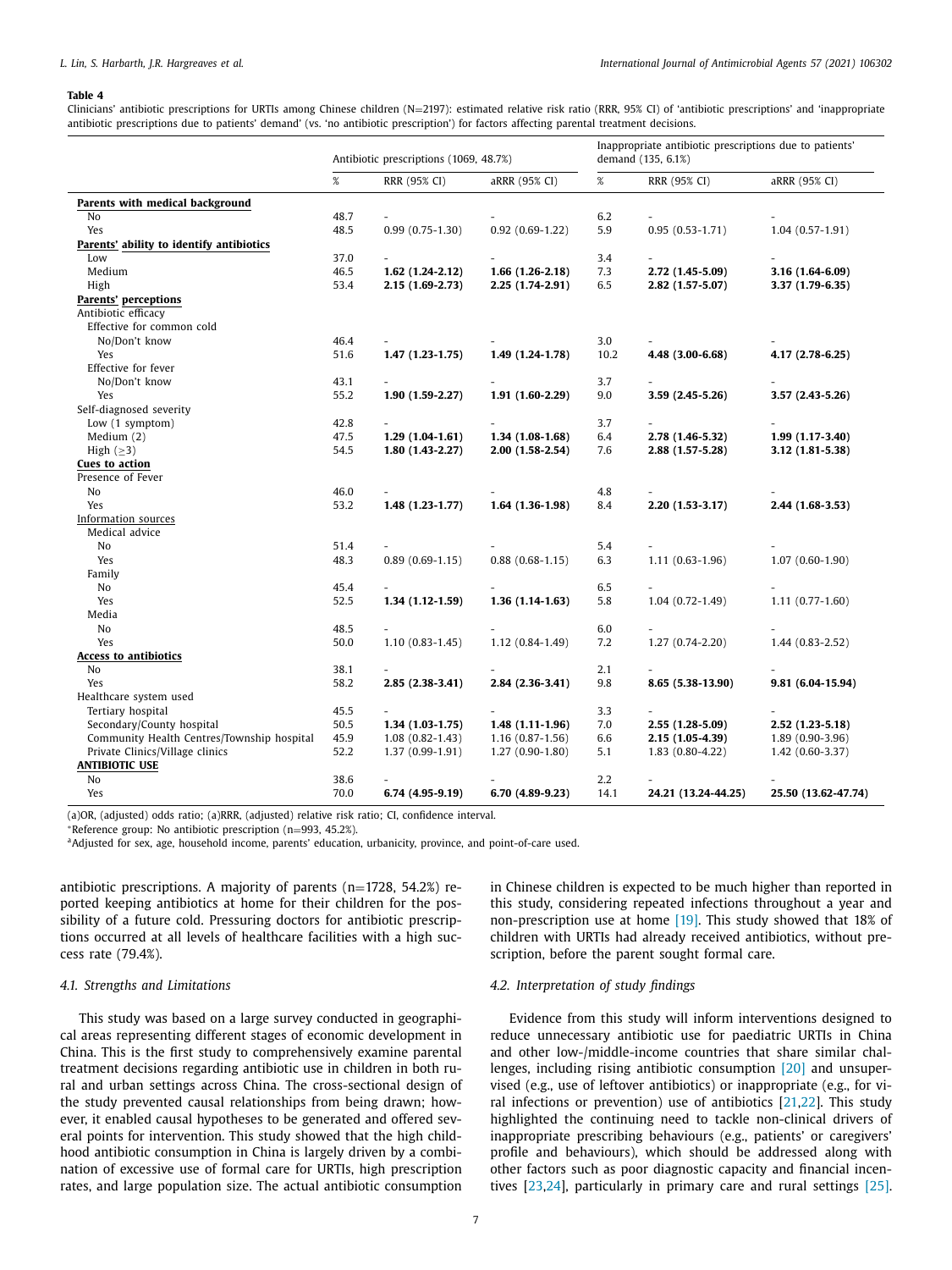More than half of paediatric patients with non-complicated URTI symptoms were prescribed with antibiotics while roughly 80% of those who demanded antibiotics were prescribed antibiotics, accounting for an estimated 45% outpatient paediatric antibiotic use in the country. About 8% of Chinese parents in this study admitted to having asked doctors for antibiotics for paediatric URTIs, which is similar to that reported in some European countries [\[26\].](#page-8-0) The results of this study also highlighted parental preference for intravenous infusion for children. This phenomenon is a product of the financial incentives of Chinese hospitals, as well as the expectations of consumers for rapid recovery, and is fuelled by widespread acceptance of needle use in Chinese society [\[27\]](#page-8-0) through the concept of acupuncture, an ancient traditional Chinese treatment. Since 2012, many Chinese hospitals have tried to reduce outpatient infusion treatments [\[28\],](#page-8-0) yet regulations to address this have not been adopted by most lower level hospitals and have excluded paediatric patients. Furthermore, over-prescription in rural China may be due to the lack of diagnostic knowledge among providers [\[29\];](#page-8-0) therefore, improving their professional capacity is necessary. In addition, the influence of doctor-patient encounters on antibiotic prescriptions might be more complex than verbal communication. The data from the current study identified a surprisingly similar set of risk factors influencing antibiotic prescription outcomes for paediatric URTIs between parents who explicitly demanded antibiotics and those who did not. If Chinese doctors' prescribing behaviours for paediatric URTIs are mainly driven by poor diagnostic capacity or financial incentives, as suggested by previous literature [\[23,24\]](#page-8-0), no association would be expected between these risk factors of parents' and doctors' prescription decisions. This phenomenon might be explained by possible non-verbal cues (whether true or not) that prescribers pick up from their interactions with parents that signalled to the prescribers that an antibiotic prescription was desired. This explanation is supported by a study that identified a misalignment between parents' reported expectations, their communication messages, and physicians' perceptions of parents' expectations and their reaction to those perceptions [\[26,33\]](#page-8-0). These data highlight an urgent need to enhance clinician training focusing on 1) clinical guidelines and appropriate prescribing for paediatric URTIs, and 2) doctor-patient communication skills to help clinicians (a) neutralise the perceived expectation on/pressure from parents' demand for antibiotics and (b) inquire about possible parental self-medication with antibiotics on children before reaching the facility to avoid multiple doses.

Furthermore, compared with the estimated antibiotic use in university students [\[15\],](#page-8-0) parents appeared to be more cautious, but still drove 40% of antibiotic misuse in children. Overuse of medical care for self-limiting illnesses combined with a high prescription rate and the population size of the country drive the overall high antibiotic consumption in China. In the current study, healthcare was sought for approximately 70% of children with common cold symptoms in the past month, which is about twice that in the UK (34-40%) [\[34\].](#page-8-0) The possibility of receiving an antibacterial prescription for such symptoms was around 33% in the UK [\[35,36\]](#page-8-0), compared with 55% in the current study survey. An average Chinese child is estimated to consume more than three times the amount of antibiotics as their peers in the UK or other European countries [\[26,35,37,](#page-8-0)[38\]](#page-9-0). The gap is even wider for Chinese children in infancy and early childhood because they have higher usage of medical care than older children. This estimate is alarming considering it does not account for non-prescription antibiotic use in Chinese children. The current study data indicate about 18.6% of children with a common cold within the month before the survey were self-medicated with non-prescription antibiotics by parents. In addition, a previous study  $\sqrt{39}$  reported about 20% of children were given antibiotics for prophylaxis in the previous year. There-

fore, non-prescription use of antibiotics for paediatric URTIs among Chinese children is estimated to be at least 4-6 times higher than in some European countries [\[26,37,](#page-8-0)[38,40\]](#page-9-0), although the true magnitude of this problem is underestimated because repeated use was not included in the calculation. This estimate is consistent with a survey conducted in 1995 and demonstrates that Chinese parental antibiotic misuse for their children has not improved over the past two decades [\[41\].](#page-9-0) Context-tailored patient/caregiver education interventions are needed on appropriate home care for paediatric URTIs and prudent antibiotic use. Content should prioritise correcting *perceived antibiotic efficacy* for relieving or eradicating URTI symptoms and appropriate care for *self-diagnosed paediatric URTIs symptoms* and *fever*, and be delivered by medical professionals or mass media, both of which were identified as effective channels for health information.

In some low- and middle-income countries, particularly in rural areas where there are challenges in healthcare delivery such as inadequate access, limited medical personnel, and lack of drug regulations, keeping medications (including antibiotics) at home for self-medication is a common practice [\[30-32\].](#page-8-0) The current study showed that in China, antibiotic misuse in children was mainly associated with parents' *access to antibiotics,* within or outside a clinical setting. Household antibiotic storage mainly arose from leftover antibiotics from previous prescriptions (60.6%) and overthe-counter purchases (37.5%). Cephalosporins, amoxicillins, and azithromycins were the most commonly used antibiotics to treat paediatric URTIs, both with and without prescription (data not shown). These are broad-spectrum antibiotics effective against a wide range of bacteria, thereby killing more normal microorganisms in the body than narrow-spectrum antibiotics, and should only be used under professional supervision in patients who are sick on presentation. Furthermore, participants from all regions reported to have obtained antibiotics from retail pharmacies. Antibiotic prescriptions are currently fulfilled and dispensed by packs, often more than the prescribed doses, leading to leftover antibiotics for future, unsupervised, self-medication at home. Therefore, in addition to improving responsible prescribing practice, interventions should address the loopholes in current Chinese antibiotic dispensing, including (1) strengthening the enforcement of the Chinese government's AMR policies [\[42\]](#page-9-0) that ban over-the-counter purchases and cap antibiotic prescriptions (e.g., at 20% for county hospitals), and (2) enabling responsible antibiotics dispensing according to prescribed doses.

## *4.3. Policy implications*

Findings from this study indicate that multifaceted, contextappropriate interventions are vital to untangle the perpetual problem of self-medication, over-prescription and ill-informed demands for antibiotics. Enhancing prescribing guidelines, doctor-patient communication skills and patient education targeting the family as a unit is critical. A blanket antibiotic awareness campaign in China and other low- and middle-income countries will likely not be effective unless it is rigorously adapted to local context. Interventions enhancing parental *self-efficacy* of healthcare decisionmaking, particularly regarding care management for paediatric URTIs, and correcting *(mis-)perceptions around antibiotic efficacy for URTI symptoms*, might reduce misuse. Education interventions should prioritise urban parents with low socio-economic status in less developed regions and be disseminated via medical professionals or the media to effectively cue parents to a proper response. Enforcing regulations on the sale of antibiotics and packbased antibiotic dispensing systems to reduce household antibiotic stockpiling could curb the main sources of non-prescription antibiotics for self-medication use in Chinese children.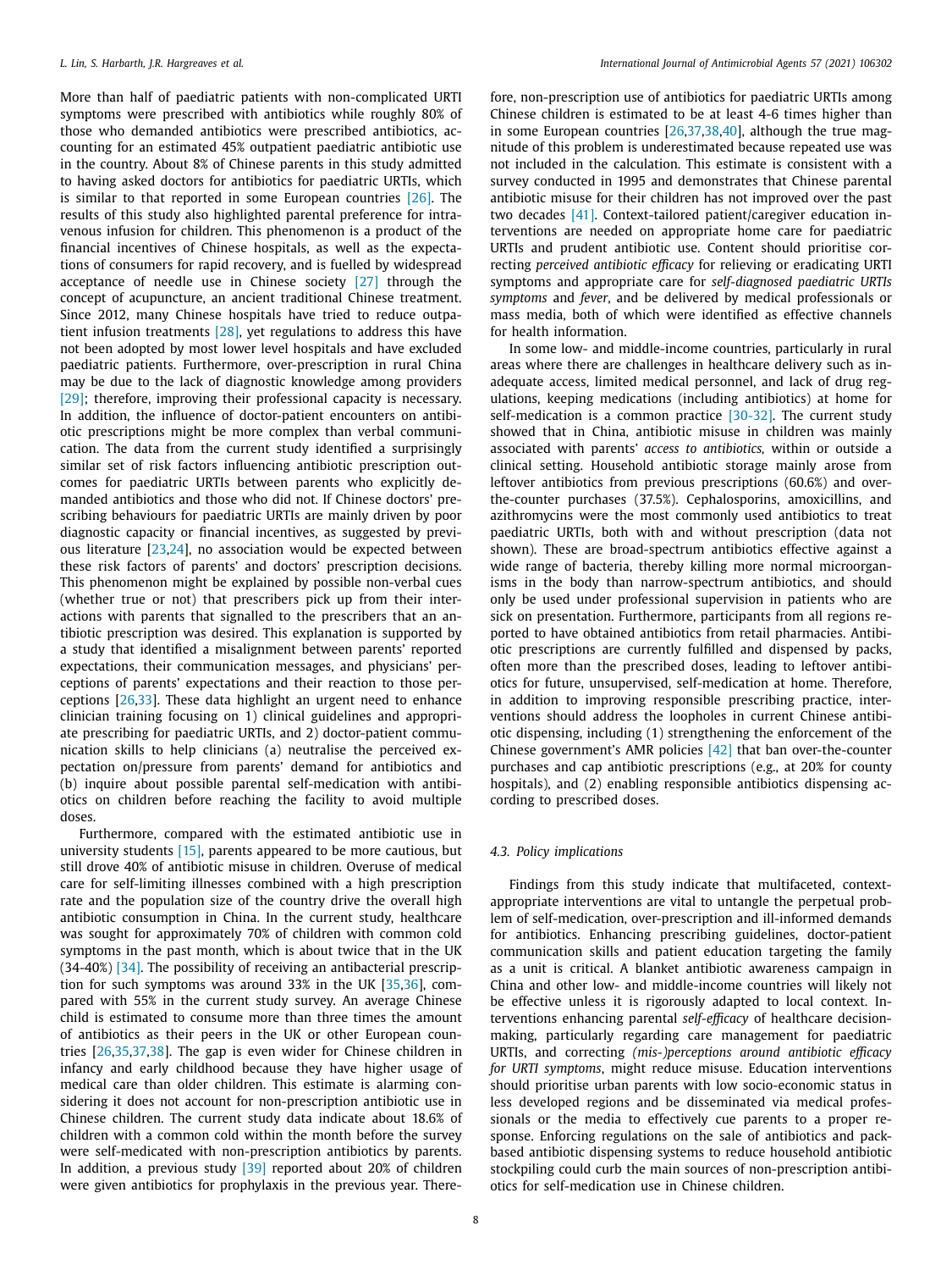### <span id="page-8-0"></span>**5. Conclusions**

The current study data highlight an urgent need for multifaceted, context-appropriate interventions to untangle the perpetual problem of self-medication, over-prescription and ill-informed demands for antibiotics. Effective stewardship programmes that improve adherence to clinical practice guidelines for antibiotic prescribing and enhance doctor-patient communication over antibiotic use in China is vital. Risk factors influencing caregivers' antibiotic use identified in this study can inform much-needed interventions addressing the challenges posed by both the supplyand demand-side of the healthcare system in China. The findings in this study emphasise the need to prioritise interventions that enhance clinical training, neutralise the pressure from patients for antibiotics, educate on appropriate home care, discourage antibiotic self-medication and improve antibiotic dispensing.

#### **Acknowledgments**

The authors appreciate the help from administrators and officials at the schools and health centres involved in disseminating this survey and coordinating the study.

#### **Declarations**

**Funding:** The study was funded by Zheijang University Zijin Talent Programme. LL was funded by Wellcome Trust (grant number 215373/Z/19/Z).

**Competing Interests:** The authors have declared no conflict of interests related to this study.

**Ethical Approval:** The study protocol and survey were reviewed and exempted by the Institutional Review Board at the Zhejiang University School of Medicine (number ZGL201706-2) and London School of Hygiene & Tropical Medicine (number 14678).

## **Contributors' Statement**

Leesa Lin conducted the literature search, created the figures and the conceptual framework, conducted data analysis and interpretation, and drafted and revised the manuscript.

Stephan Harbarth and James Hargreaves contributed to data interpretation and commented on the initial and subsequent revisions of the manuscript.

Xudong Zhou conceived the study, led data collection, contributed to data interpretation, and commented on all drafts of this manuscript.

Leah Li led the study design, supervised the data analysis and interpretation, and contributed significantly to the first draft and subsequent revisions of the manuscript.

All authors approved the final draft of this manuscript.

### **References**

- [1] [Eccles](http://refhub.elsevier.com/S0924-8579(21)00032-7/sbref0001) R. Understanding the symptoms of the common cold and influenza. Lancet Infect Dis [2005;5\(11\):718–25.](http://refhub.elsevier.com/S0924-8579(21)00032-7/sbref0001)
- [2] [Tang](http://refhub.elsevier.com/S0924-8579(21)00032-7/sbref0002) Q, [Song](http://refhub.elsevier.com/S0924-8579(21)00032-7/sbref0002) P, [Li](http://refhub.elsevier.com/S0924-8579(21)00032-7/sbref0002) J, [Kong](http://refhub.elsevier.com/S0924-8579(21)00032-7/sbref0002) F, [Sun](http://refhub.elsevier.com/S0924-8579(21)00032-7/sbref0002) L, [Xu](http://refhub.elsevier.com/S0924-8579(21)00032-7/sbref0002) L. Control of antibiotic resistance in China must not be delayed: The current state of resistance and policy suggestions for the government, medical facilities, and patients. Biosci Trends  $2016:10(1):1-6$ .
- [3] [Quan-Cheng](http://refhub.elsevier.com/S0924-8579(21)00032-7/sbref0003) K, [Jian-Guo](http://refhub.elsevier.com/S0924-8579(21)00032-7/sbref0003) W, [Xiang-Hua](http://refhub.elsevier.com/S0924-8579(21)00032-7/sbref0003) L, [Zhen-Zhen](http://refhub.elsevier.com/S0924-8579(21)00032-7/sbref0003) L. Inappropriate use of antibiotics in children in China. Lancet [2016;387\(10025\):1273–4.](http://refhub.elsevier.com/S0924-8579(21)00032-7/sbref0003)
- [4] [Li](http://refhub.elsevier.com/S0924-8579(21)00032-7/sbref0004) J, [Song](http://refhub.elsevier.com/S0924-8579(21)00032-7/sbref0004) X, [Yang](http://refhub.elsevier.com/S0924-8579(21)00032-7/sbref0004) T, [Chen](http://refhub.elsevier.com/S0924-8579(21)00032-7/sbref0004) Y, [Gong](http://refhub.elsevier.com/S0924-8579(21)00032-7/sbref0004) Y, [Yin](http://refhub.elsevier.com/S0924-8579(21)00032-7/sbref0004) X, et [al.](http://refhub.elsevier.com/S0924-8579(21)00032-7/sbref0004) A systematic review of antibiotic prescription associated with upper respiratory tract infections in China. Medicine (Baltimore) [2016;95\(19\):e3587.](http://refhub.elsevier.com/S0924-8579(21)00032-7/sbref0004)
- [5] [Wang](http://refhub.elsevier.com/S0924-8579(21)00032-7/sbref0005) H, [Wang](http://refhub.elsevier.com/S0924-8579(21)00032-7/sbref0005) B, [Zhao](http://refhub.elsevier.com/S0924-8579(21)00032-7/sbref0005) Q, [Zhao](http://refhub.elsevier.com/S0924-8579(21)00032-7/sbref0005) Y, [Fu](http://refhub.elsevier.com/S0924-8579(21)00032-7/sbref0005) C, [Feng](http://refhub.elsevier.com/S0924-8579(21)00032-7/sbref0005) X, et [al.](http://refhub.elsevier.com/S0924-8579(21)00032-7/sbref0005) Antibiotic body burden of Chinese school children: a multisite [biomonitoring-based](http://refhub.elsevier.com/S0924-8579(21)00032-7/sbref0005) study. Environ Sci Technol 2015;49(8):5070–9.
- [6] [Zhao](http://refhub.elsevier.com/S0924-8579(21)00032-7/sbref0006) C, [Li](http://refhub.elsevier.com/S0924-8579(21)00032-7/sbref0006) Z, [Zhang](http://refhub.elsevier.com/S0924-8579(21)00032-7/sbref0006) F, [Zhang](http://refhub.elsevier.com/S0924-8579(21)00032-7/sbref0006) X, Ji [P,](http://refhub.elsevier.com/S0924-8579(21)00032-7/sbref0006) [Zeng](http://refhub.elsevier.com/S0924-8579(21)00032-7/sbref0006) J, et [al.](http://refhub.elsevier.com/S0924-8579(21)00032-7/sbref0006) Serotype distribution and antibiotic resistance of *Streptococcus pneumoniae* isolates from 17 Chinese cities from 2011 to 2016. BMC Infect Dis [2017;17\(1\):804.](http://refhub.elsevier.com/S0924-8579(21)00032-7/sbref0006)
- [7] [Francino](http://refhub.elsevier.com/S0924-8579(21)00032-7/sbref0007) MP. Antibiotics and the human gut microbiome: Dysbioses and accumulation of resistances. Front Microbiol [2016;6:1543.](http://refhub.elsevier.com/S0924-8579(21)00032-7/sbref0007)
- [8] [Ipci](http://refhub.elsevier.com/S0924-8579(21)00032-7/sbref0008) K, [Altintoprak](http://refhub.elsevier.com/S0924-8579(21)00032-7/sbref0008) N, [Muluk](http://refhub.elsevier.com/S0924-8579(21)00032-7/sbref0008) NB, [Senturk](http://refhub.elsevier.com/S0924-8579(21)00032-7/sbref0008) M, [Cingi](http://refhub.elsevier.com/S0924-8579(21)00032-7/sbref0008) C. The possible mechanisms of the human microbiome in allergic diseases. Eur Arch Otorhinolaryngol [2017;274\(2\):617–26.](http://refhub.elsevier.com/S0924-8579(21)00032-7/sbref0008)
- [9] [Chang](http://refhub.elsevier.com/S0924-8579(21)00032-7/sbref0009) J, [Lv](http://refhub.elsevier.com/S0924-8579(21)00032-7/sbref0009) B, [Zhu](http://refhub.elsevier.com/S0924-8579(21)00032-7/sbref0009) S, [Yu](http://refhub.elsevier.com/S0924-8579(21)00032-7/sbref0009) J, [Zhang](http://refhub.elsevier.com/S0924-8579(21)00032-7/sbref0009) Y, [Ye](http://refhub.elsevier.com/S0924-8579(21)00032-7/sbref0009) D, et [al.](http://refhub.elsevier.com/S0924-8579(21)00032-7/sbref0009) Non-prescription use of antibiotics among children in urban China: a cross-sectional survey of knowledge, attitudes, and practices. Expert Rev Anti Infect Ther [2018;16\(2\):163–72.](http://refhub.elsevier.com/S0924-8579(21)00032-7/sbref0009)
- [10] [Yu](http://refhub.elsevier.com/S0924-8579(21)00032-7/sbref0010) M, [Zhao](http://refhub.elsevier.com/S0924-8579(21)00032-7/sbref0010) G, Stalsby [Lundborg](http://refhub.elsevier.com/S0924-8579(21)00032-7/sbref0010) C, [Zhu](http://refhub.elsevier.com/S0924-8579(21)00032-7/sbref0010) Y, Zhao Q, [Xu](http://refhub.elsevier.com/S0924-8579(21)00032-7/sbref0010) B. Knowledge, attitudes, and practices of parents in rural China on the use of antibiotics in children: a [cross-sectional](http://refhub.elsevier.com/S0924-8579(21)00032-7/sbref0010) study. BMC Infect Dis 2014;14:112.
- [11] [Short](http://refhub.elsevier.com/S0924-8579(21)00032-7/sbref0011) SE, [Mollborn](http://refhub.elsevier.com/S0924-8579(21)00032-7/sbref0011) S. Social determinants and health behaviors: Conceptual Frames and empirical advances. Curr Opin Psychol [2015;5:78–84.](http://refhub.elsevier.com/S0924-8579(21)00032-7/sbref0011)
- [12] Brun KHTaW. Anticipating the future: appraising risk and [uncertaintyDecision](http://refhub.elsevier.com/S0924-8579(21)00032-7/sbref0012) Making: Cognitive Models and Explanations. 1 ed. London; New York: Routledge. Ray Crozier RR, Svenson Ola, editors; 1997.
- [13] China N. National Bureau of Statistics China; 2017. [http://data.stats.gov.cn/](http://data.stats.gov.cn/english/) english/ (Last accessed in September 2018).
- [14] Xinhua. China maintains high vaccination rate: official. Xinhua News; 2019. [http://www.xinhuanet.com/english/2019-02/25/c\\_137849510.htm](http://www.xinhuanet.com/english/2019-02/25/c_137849510.htm) (Last accessed in March 2019).
- [15] [Wang](http://refhub.elsevier.com/S0924-8579(21)00032-7/sbref0015) X, [Peng](http://refhub.elsevier.com/S0924-8579(21)00032-7/sbref0015) D, [Wang](http://refhub.elsevier.com/S0924-8579(21)00032-7/sbref0015) W, [Xu](http://refhub.elsevier.com/S0924-8579(21)00032-7/sbref0015) Y, [Zhou](http://refhub.elsevier.com/S0924-8579(21)00032-7/sbref0015) X, [Hesketh](http://refhub.elsevier.com/S0924-8579(21)00032-7/sbref0015) T. Massive misuse of antibiotics by university students in all regions of China: implications for national policy. Int J Antimicrob Agents [2017;50\(3\):441–6.](http://refhub.elsevier.com/S0924-8579(21)00032-7/sbref0015)
- [16] [Ding](http://refhub.elsevier.com/S0924-8579(21)00032-7/sbref0016) L, [Sun](http://refhub.elsevier.com/S0924-8579(21)00032-7/sbref0016) Q, [Sun](http://refhub.elsevier.com/S0924-8579(21)00032-7/sbref0016) W, [Du](http://refhub.elsevier.com/S0924-8579(21)00032-7/sbref0016) Y, Li [Y,](http://refhub.elsevier.com/S0924-8579(21)00032-7/sbref0016) [Bian](http://refhub.elsevier.com/S0924-8579(21)00032-7/sbref0016) X, et [al.](http://refhub.elsevier.com/S0924-8579(21)00032-7/sbref0016) Antibiotic use in rural China: a [cross-sectional](http://refhub.elsevier.com/S0924-8579(21)00032-7/sbref0016) survey of knowledge, attitudes and self-reported practices among caregivers in Shandong province. BMC Infect Dis 2015;15:576.
- [17] [Ancillotti](http://refhub.elsevier.com/S0924-8579(21)00032-7/sbref0017) M, [Eriksson](http://refhub.elsevier.com/S0924-8579(21)00032-7/sbref0017) S, [Veldwijk](http://refhub.elsevier.com/S0924-8579(21)00032-7/sbref0017) J, Nihlen [Fahlquist](http://refhub.elsevier.com/S0924-8579(21)00032-7/sbref0017) J, [Andersson](http://refhub.elsevier.com/S0924-8579(21)00032-7/sbref0017) DI, Godskesen T. Public awareness and individual [responsibility](http://refhub.elsevier.com/S0924-8579(21)00032-7/sbref0017) needed for judicious use of antibiotics: a qualitative study of public beliefs and perceptions. BMC Public Health [2018;18\(1\):1153.](http://refhub.elsevier.com/S0924-8579(21)00032-7/sbref0017)
- [18] [Janz](http://refhub.elsevier.com/S0924-8579(21)00032-7/sbref0018) NK, [Becker](http://refhub.elsevier.com/S0924-8579(21)00032-7/sbref0018) MH. The Health Belief Model: a decade later. Health education quarterly [1984;11\(1\):1–47.](http://refhub.elsevier.com/S0924-8579(21)00032-7/sbref0018)
- [19] [Fang](http://refhub.elsevier.com/S0924-8579(21)00032-7/sbref0019) Y. China should curb [non-prescription](http://refhub.elsevier.com/S0924-8579(21)00032-7/sbref0019) use of antibiotics in the community. BMJ 2014;348:g4233.
- [20] [Klein](http://refhub.elsevier.com/S0924-8579(21)00032-7/sbref0020) EY, Van [Boeckel](http://refhub.elsevier.com/S0924-8579(21)00032-7/sbref0020) TP, [Martinez](http://refhub.elsevier.com/S0924-8579(21)00032-7/sbref0020) EM, [Pant](http://refhub.elsevier.com/S0924-8579(21)00032-7/sbref0020) S, [Gandra](http://refhub.elsevier.com/S0924-8579(21)00032-7/sbref0020) S, [Levin](http://refhub.elsevier.com/S0924-8579(21)00032-7/sbref0020) SA, et [al.](http://refhub.elsevier.com/S0924-8579(21)00032-7/sbref0020) Global increase and geographic convergence in antibiotic consumption between 2000 and 2015. Proc Natl Acad Sci USA [2018;115\(15\):E3463–70.](http://refhub.elsevier.com/S0924-8579(21)00032-7/sbref0020)
- [21] [Morgan](http://refhub.elsevier.com/S0924-8579(21)00032-7/sbref0021) DJ, [Okeke](http://refhub.elsevier.com/S0924-8579(21)00032-7/sbref0021) IN, [Laxminarayan](http://refhub.elsevier.com/S0924-8579(21)00032-7/sbref0021) R, [Perencevich](http://refhub.elsevier.com/S0924-8579(21)00032-7/sbref0021) EN, [Weisenberg](http://refhub.elsevier.com/S0924-8579(21)00032-7/sbref0021) S. Non-prescription antimicrobial use worldwide: a systematic review. Lancet Infect Dis [2011;11\(9\):692–701.](http://refhub.elsevier.com/S0924-8579(21)00032-7/sbref0021)
- [22] [Wilkinson](http://refhub.elsevier.com/S0924-8579(21)00032-7/sbref0022) A, [Ebata](http://refhub.elsevier.com/S0924-8579(21)00032-7/sbref0022) A, [MacGregor](http://refhub.elsevier.com/S0924-8579(21)00032-7/sbref0022) H. [Interventions](http://refhub.elsevier.com/S0924-8579(21)00032-7/sbref0022) to reduce antibiotic prescribing in LMICs: A scoping review of evidence from human and animal health systems. Antibiotics (Basel) 2018;8(1):2.
- [23] [Currie](http://refhub.elsevier.com/S0924-8579(21)00032-7/sbref0023) J, [Lin](http://refhub.elsevier.com/S0924-8579(21)00032-7/sbref0023) W, [Meng](http://refhub.elsevier.com/S0924-8579(21)00032-7/sbref0023) J. Addressing antibiotic abuse in China: An experimental audit study. J Dev Econ [2014;110:39–51.](http://refhub.elsevier.com/S0924-8579(21)00032-7/sbref0023)
- [24] [Wei](http://refhub.elsevier.com/S0924-8579(21)00032-7/sbref0024) X, [Zhang](http://refhub.elsevier.com/S0924-8579(21)00032-7/sbref0024) Z, [Walley](http://refhub.elsevier.com/S0924-8579(21)00032-7/sbref0024) JD, [Hicks](http://refhub.elsevier.com/S0924-8579(21)00032-7/sbref0024) JP, [Zeng](http://refhub.elsevier.com/S0924-8579(21)00032-7/sbref0024) J, [Deng](http://refhub.elsevier.com/S0924-8579(21)00032-7/sbref0024) S, et [al.](http://refhub.elsevier.com/S0924-8579(21)00032-7/sbref0024) Effect of a training and educational intervention for physicians and caregivers on antibiotic prescribing for upper respiratory tract infections in children at primary care facilities in rural China: a cluster-randomised controlled trial. Lancet Glob Health [2017;5\(12\):e1258–67.](http://refhub.elsevier.com/S0924-8579(21)00032-7/sbref0024)
- [25] [He](http://refhub.elsevier.com/S0924-8579(21)00032-7/sbref0025) P, [Sun](http://refhub.elsevier.com/S0924-8579(21)00032-7/sbref0025) Q, [Shi](http://refhub.elsevier.com/S0924-8579(21)00032-7/sbref0025) L, [Meng](http://refhub.elsevier.com/S0924-8579(21)00032-7/sbref0025) Q. Rational use of antibiotics in the context of China's health system reform. BMJ [2019;365:l4016.](http://refhub.elsevier.com/S0924-8579(21)00032-7/sbref0025)
- [26] [Rousounidis](http://refhub.elsevier.com/S0924-8579(21)00032-7/sbref0026) A, [Papaevangelou](http://refhub.elsevier.com/S0924-8579(21)00032-7/sbref0026) V, [Hadjipanayis](http://refhub.elsevier.com/S0924-8579(21)00032-7/sbref0026) A, [Panagakou](http://refhub.elsevier.com/S0924-8579(21)00032-7/sbref0026) S, [Theodoridou](http://refhub.elsevier.com/S0924-8579(21)00032-7/sbref0026) M, [Syrogiannopoulos](http://refhub.elsevier.com/S0924-8579(21)00032-7/sbref0026) G, et [al.](http://refhub.elsevier.com/S0924-8579(21)00032-7/sbref0026) Descriptive study on parents' knowledge, attitudes and practices on antibiotic use and misuse in children with upper respiratory tract infections in Cyprus. Int J Environ Res Pub Health [2011;8\(8\):3246–62.](http://refhub.elsevier.com/S0924-8579(21)00032-7/sbref0026)
- [27] [Reynolds](http://refhub.elsevier.com/S0924-8579(21)00032-7/sbref0027) L, [McKee](http://refhub.elsevier.com/S0924-8579(21)00032-7/sbref0027) M. Serve the people or close the sale? Profit-driven overuse of injections and infusions in China's market-based healthcare system. Int J Health Plann Manage [2011;26\(4\):449–70.](http://refhub.elsevier.com/S0924-8579(21)00032-7/sbref0027)
- [28] [Wang](http://refhub.elsevier.com/S0924-8579(21)00032-7/sbref0028) L, [Zhang](http://refhub.elsevier.com/S0924-8579(21)00032-7/sbref0028) X, [Liang](http://refhub.elsevier.com/S0924-8579(21)00032-7/sbref0028) X, [Bloom](http://refhub.elsevier.com/S0924-8579(21)00032-7/sbref0028) G. Addressing antimicrobial resistance in China: policy [implementation](http://refhub.elsevier.com/S0924-8579(21)00032-7/sbref0028) in a complex context. Global Health  $2016:12(1):30$
- [29] [Xue](http://refhub.elsevier.com/S0924-8579(21)00032-7/sbref0029) H, [Shi](http://refhub.elsevier.com/S0924-8579(21)00032-7/sbref0029) Y, [Huang](http://refhub.elsevier.com/S0924-8579(21)00032-7/sbref0029) L, [Yi](http://refhub.elsevier.com/S0924-8579(21)00032-7/sbref0029) H, [Zhou](http://refhub.elsevier.com/S0924-8579(21)00032-7/sbref0029) H, [Zhou](http://refhub.elsevier.com/S0924-8579(21)00032-7/sbref0029) C, et [al.](http://refhub.elsevier.com/S0924-8579(21)00032-7/sbref0029) Diagnostic ability and inappropriate antibiotic prescriptions: a quasi-experimental study of primary care providers in rural China. J Antimicrob Chemother [2019;74\(1\):256–63.](http://refhub.elsevier.com/S0924-8579(21)00032-7/sbref0029)
- [30] [Ocan](http://refhub.elsevier.com/S0924-8579(21)00032-7/sbref0030) M, [Bbosa](http://refhub.elsevier.com/S0924-8579(21)00032-7/sbref0030) GS, [Waako](http://refhub.elsevier.com/S0924-8579(21)00032-7/sbref0030) P, [Ogwal-Okeng](http://refhub.elsevier.com/S0924-8579(21)00032-7/sbref0030) J, [Obua](http://refhub.elsevier.com/S0924-8579(21)00032-7/sbref0030) C. Factors predicting home storage of medicines in Northern Uganda. BMC Public Health 2014;14(1): 650.
- [31] [Lin](http://refhub.elsevier.com/S0924-8579(21)00032-7/sbref0031) L, [Wang](http://refhub.elsevier.com/S0924-8579(21)00032-7/sbref0031) X, Wang W, [Zhou](http://refhub.elsevier.com/S0924-8579(21)00032-7/sbref0031) X, [Hargreaves](http://refhub.elsevier.com/S0924-8579(21)00032-7/sbref0031) JR. Cleaning up China's medical cabinet-an antibiotic take-back programme to reduce household antibiotic storage for unsupervised use in rural China: A [mixed-methods](http://refhub.elsevier.com/S0924-8579(21)00032-7/sbref0031) feasibility study. Antibiotics (Basel) 2020;9(5):212.
- [32] [Lin](http://refhub.elsevier.com/S0924-8579(21)00032-7/sbref0032) L, [Fearon](http://refhub.elsevier.com/S0924-8579(21)00032-7/sbref0032) E, [Harbarth](http://refhub.elsevier.com/S0924-8579(21)00032-7/sbref0032) S, [Wang](http://refhub.elsevier.com/S0924-8579(21)00032-7/sbref0032) X, [Lu](http://refhub.elsevier.com/S0924-8579(21)00032-7/sbref0032) C, [Zhou](http://refhub.elsevier.com/S0924-8579(21)00032-7/sbref0032) X, et [al.](http://refhub.elsevier.com/S0924-8579(21)00032-7/sbref0032) Decisions to use antibiotics for upper respiratory tract infections across China: a large-scale cross– sectional survey among university students. BMJ Open [2020;10\(8\):e039332.](http://refhub.elsevier.com/S0924-8579(21)00032-7/sbref0032)
- [33] [Stivers](http://refhub.elsevier.com/S0924-8579(21)00032-7/sbref0033) T, [Mangione-Smith](http://refhub.elsevier.com/S0924-8579(21)00032-7/sbref0033) R, [Elliott](http://refhub.elsevier.com/S0924-8579(21)00032-7/sbref0033) MN, [McDonald](http://refhub.elsevier.com/S0924-8579(21)00032-7/sbref0033) L, [Heritage](http://refhub.elsevier.com/S0924-8579(21)00032-7/sbref0033) J. Why do physicians think parents expect antibiotics? What parents report vs what physicians believe. J Fam Pract [2003;52\(2\):140–8.](http://refhub.elsevier.com/S0924-8579(21)00032-7/sbref0033)
- [34] [Hay](http://refhub.elsevier.com/S0924-8579(21)00032-7/sbref0034) AD, [Heron](http://refhub.elsevier.com/S0924-8579(21)00032-7/sbref0034) J, [Ness](http://refhub.elsevier.com/S0924-8579(21)00032-7/sbref0034) A, The prevalence of symptoms and consultations in pre-school children in the Avon Longitudinal Study of Parents and Children (ALSPAC): a prospective cohort study. Fam Pract [2005;22\(4\):367–74.](http://refhub.elsevier.com/S0924-8579(21)00032-7/sbref0034)
- [35] [Meropol](http://refhub.elsevier.com/S0924-8579(21)00032-7/sbref0035) SB, [Chen](http://refhub.elsevier.com/S0924-8579(21)00032-7/sbref0035) Z, [Metlay](http://refhub.elsevier.com/S0924-8579(21)00032-7/sbref0035) JP. Reduced antibiotic prescribing for acute respiratory infections in adults and children. Br J Gen Pract [2009;59\(567\):e321–8.](http://refhub.elsevier.com/S0924-8579(21)00032-7/sbref0035)
- [36] [Easton](http://refhub.elsevier.com/S0924-8579(21)00032-7/sbref0036) G, [Saxena](http://refhub.elsevier.com/S0924-8579(21)00032-7/sbref0036) S. Antibiotic prescribing for upper respiratory tract infections in children: how can we improve? London J Prim Care [2010;3\(1\):37–41.](http://refhub.elsevier.com/S0924-8579(21)00032-7/sbref0036)